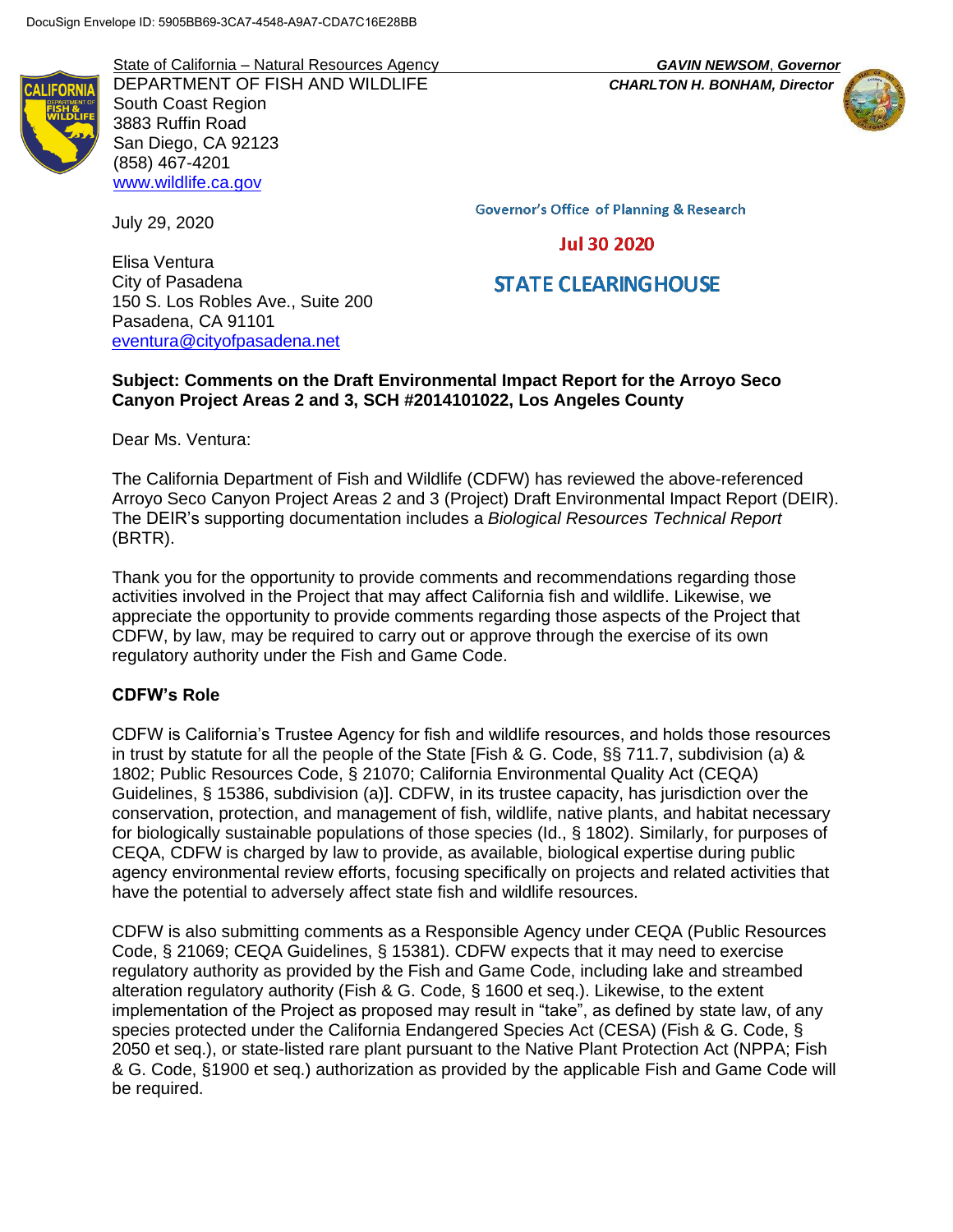Elisa Ventura Page **2** of **26** July 29, 2020

### **Project Description and Summary**

**Objective:** The Project is divided into two areas (Area 2 and Area 3) along the Arroyo Seco. Improvements in Area 2 include the removal of the existing diversion/weir structure and intake structure. This would be replaced with a new diversion/weir structure that could be operated to divert up to 25 cubic feet per second (cfs) of creek flows through the new intake structure and into the existing conveyance system (a combination of tunnels and pipelines). Improvements in Area 3 include the reconfiguration and expansion of the spreading basins to accommodate the increased flows for infiltration into the Raymond Basin. Various facilities would be demolished, including inlet/outlet structures, pipes and valves, fencing, and other small appurtenant structures, to allow for the reconstructed basins. The Project objective is to increase the use of the City's surface water rights and to improve biological functions within the Arroyo Seco.

**Location:** The Project site is located within the Arroyo Seco Canyon adjacent to North Arroyo Boulevard (i.e., Gabriellino Trail/Access Road), located in Township 1 North, Range 12 West. The proposed Project consists of two primary areas, including Area 2, Diversion and Intake Replacement and Area 3, Spreading Basin Improvements, which is adjacent to the former Jet Propulsion Laboratory (JPL) parking lot in the City of Pasadena.

### **Comments and Recommendations**

CDFW offers the comments and recommendations below to assist the City of Pasadena (Lead Agency; City) in adequately identifying, avoiding, and/or mitigating the Project's significant, or potentially significant, direct, and indirect impacts on fish and wildlife (biological) resources. CDFW recommends the measures or revisions below be included in a science-based monitoring program that contains adaptive management strategies as part of the Project's CEQA mitigation, monitoring and reporting program (Public Resources Code, § 21081.6 and CEQA Guidelines, § 15097).

#### **Comment #1: Diversion of Flows**

**Issue #1:** The DEIR states, "while the footprint of the inundated area during dry years is less than average or wet years, the duration of inundation along these fringes is increased in the with-diversions scenario. Inundation duration in dry years is increased by diversions because the amount of runoff required to initiate dam operations is increased. Overall, the hydraulics model indicates that any reduction to the inundation footprint is infrequent (occurring only during dry years) and duration period is slightly increased on the fringes (Psomas 2018)."

CDFW is concerned that even if the duration of inundation is increased, that the decrease in footprint will result in the loss of potential habitat (e.g., willow riparian) for special status species; therefore, adversely impacting biological resources.

**Issue #2:** The DEIR states, "The Ecological Modeling Study indicates that water depth and duration of inundation correlate most highly with changes in the extent of willow riparian habitat in the Reservoir. Because the rainfall and resulting stream flows can vary so dramatically in the Arroyo Seco and because willow riparian habitat is dependent on available water, it stands to reason that the extent of willow habitat would mirror the dynamics of the site hydrology. Therefore, changes in the willow habitat that may result from proposed diversion changes during dry year conditions would likely be temporary (due to the high growth rate of the species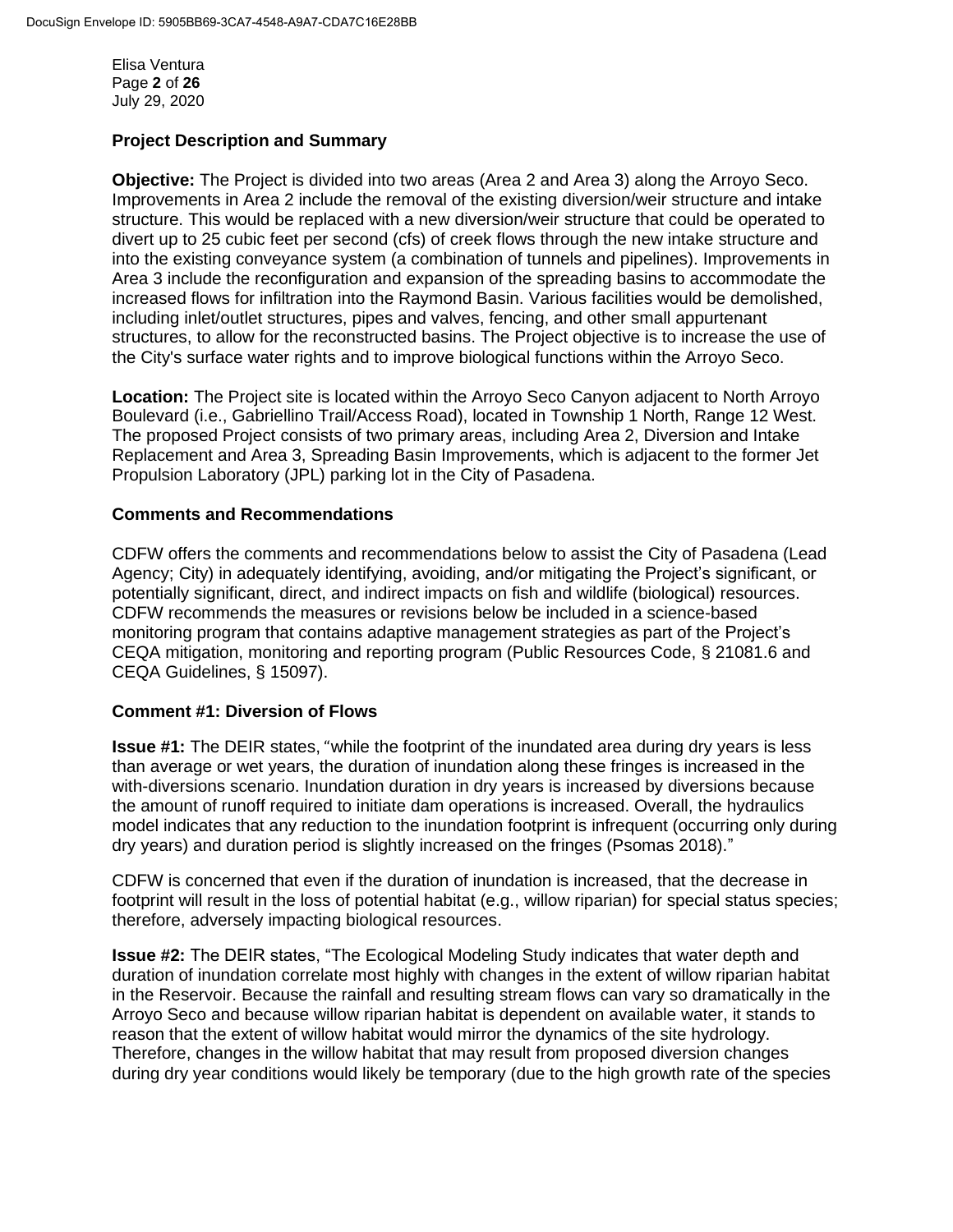Elisa Ventura Page **3** of **26** July 29, 2020

and the likelihood that dry year conditions would be followed by average or wet year conditions) and within the normal range of variability of the system (Psomas 2018)."

CDFW is concerned that the there is too much dependence on the possibility that dry year conditions will be temporary and they will subsequently be followed by average or wet year conditions.

**Issue #3:** The DEIR states, "the minimal potential effects on riparian habitat resulting from future Project diversions, as described in previous sections, are further reduced due to changing existing conditions that would occur due to the Devil's Gate Sediment Removal Project (Psomas 2018)."

CDFW is concerned that the conclusion that the changes in flow due to the diversion are inconsequential. The Lead Agency has suggested that changes in downstream vegetation due to the nearby Devil's Gate Sediment Removal Project have minimized potential effects from their own proposed Project. The Devil's Gate Dam Sediment Removal Project includes several areas of on-site mitigation currently in progress with habitat enhancement and planting of native riparian vegetation. It should be considered that changes in riparian areas "may result from proposed diversion changes during dry year conditions" should be given even more attention at the potential loss caused be diversion activities of this Project when there is already a loss of habitat downstream.

**Specific impacts:** The potential loss of riparian habitat because of the long term surface water diversion components with the Project could potentially result in significant loss of habitat for biological resources, including CESA-listed species, such as least Bell's vireo (*Vireo bellii pusillus*) know to occur downstream in the Devil's Gate Reservoir. In addition, changes in the frequency, duration, and intensity of future precipitation or drought events due to climate change does not appear to be included in the analysis in the changes of water availability and its impact on the surrounding habitat in combination with the diversion activities of the Project.

Since 2018, the Devil's Gate Dam Sediment Removal Project includes areas of riparian habitat restoration that is mitigation for impacts to least Bell's vireo. The diversion of water may result in a decrease in objective and goals of the restoration efforts.

**Why impact would occur:** Project implementation will result in diversion of flows outside of the Arroyo Seco and into spreading basins. This diversion, along with the cumulative impact of other projects, will cause changes in inundation and water elevation both in the Project area and downstream. The changes will result in the loss of potential habitat for special status species both within the Project and downstream.

In addition, most of the analysis was focused on impacts to habitat during dry years. But, impacts to changes of dry, wet and average years in the future should be involved in the analysis.

**Evidence impact would be significant:** Flow diversion as a result of Project implementation may result in the reduction in wetted perimeter. The lack of flow may result in loss of vegetation recruitment, especially of riparian trees. This may result, over time, in a narrowing of the channel upstream, downstream, and riparian canopy as well as associated watershed function and biological diversity. In addition, potential depletion of alluvial groundwater as a result of reduced stream flow following a diversion may interrupt the stream to groundwater transfer that would be located downstream of the diversion, adversely impacting vegetation, such as decline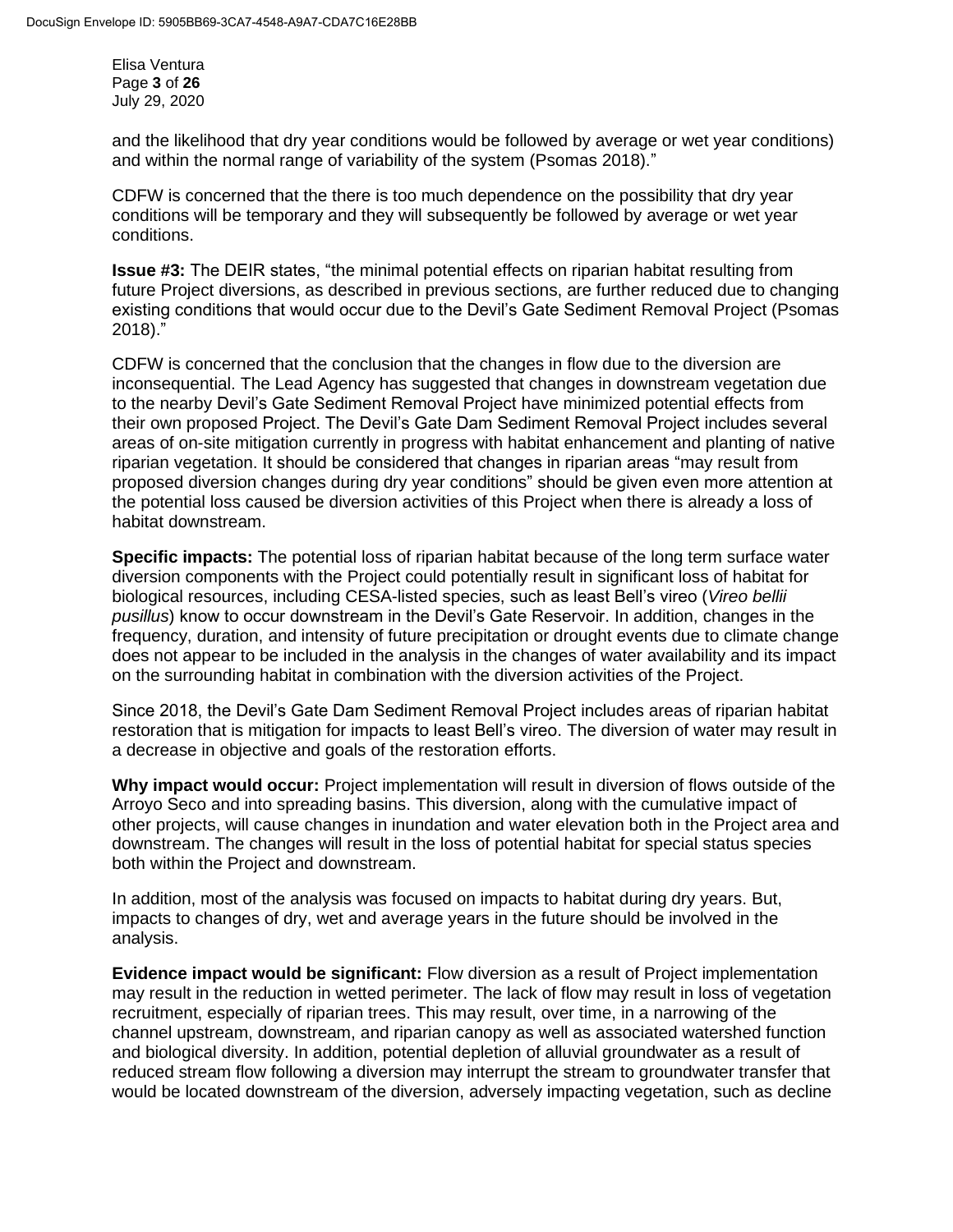Elisa Ventura Page **4** of **26** July 29, 2020

in cottonwood (Rood et al. 2003). This diversion may adversely affect the existing riparian habitat within and in the vicinity of the Project site, which absent specific mitigation, could result in substantial changes to riparian composition.

Especially in southern California, climate change is expected to cause impacts of opposing precipitation projections with substantial implications. For example, these projections can lead to saturated soils, landslides, and reduction in water quality due to sedimentation. In addition, the increases in drought events can lead to a decrease in water quantity, persistent wildfires, and even desertification of the landscape (Underwood, E.C. et al. 2019). All of these impacts should be considered when analyzing the impacts to the habitat within and around the Project area and how potentially less than significant impacts previously identified by the Project diversion may be exacerbated with the impending impacts of climate change.

### **Recommended Potentially Feasible Mitigation Measure(s):**

**Mitigation Measure #1:** CDFW recommends the final EIR include an analysis of the change in flow in the Arroyo Seco with diversion on a monthly basis as well as the analysis of wet, dry, and average precipitation. This analysis should also include projected changes in the hydrogeomorphology of the Arroyo Seco system as a result of climate change and how this would impact the biological resources in the Project area. This climate change analysis should include potential changes in ecosystem services such as water runoff, groundwater recharge, and biodiversity as well and changes in sediment export within the system. This analysis should be included in the final environmental document for review.

**Mitigation Measure #2:** CDFW recommends that post-project riparian impact monitoring be conducted over a period of time that includes a wider range of expected monthly precipitation cycles (e.g., dry, average, and wet) during which the riparian vegetation response can be evaluated to represent a more accurate response to reduced flows from the Project.

Monitoring of post-project conditions should include soil moisture measurements at depths representative of root zone accessibilities of selected target riparian plant species in the monitoring areas.

**Mitigation Measure #3:** Any Lake and Streambed Alteration (LSA) Agreement issued for the Project by CDFW may include additional measures protective of streambeds on and downstream of the Project. The LSA may include further erosion and pollution control measures. To compensate for any on-site and off-site impacts to riparian resources, additional mitigation conditioned in any LSA may include the following: avoidance of resources, on-site or off-site creation, enhancement or restoration, and/or protection and management of mitigation lands in perpetuity.

# **Comment #2: Pre-Construction Survey and Relocation Plan**

**Issue #1:** Biological Mitigation Measure 1 (MM-BIO-1) of the DEIR states, "Prior to commencement of any earthmoving activities or the pre-construction staging of equipment on the Project site, the City shall develop a Preconstruction Survey and Relocation Plan for terrestrial reptiles, including the California newt, two-striped garter snake, Southern California legless lizard, and coastal whiptail."

CDFW agrees that these species should require a plan to detect presence/absence on site prior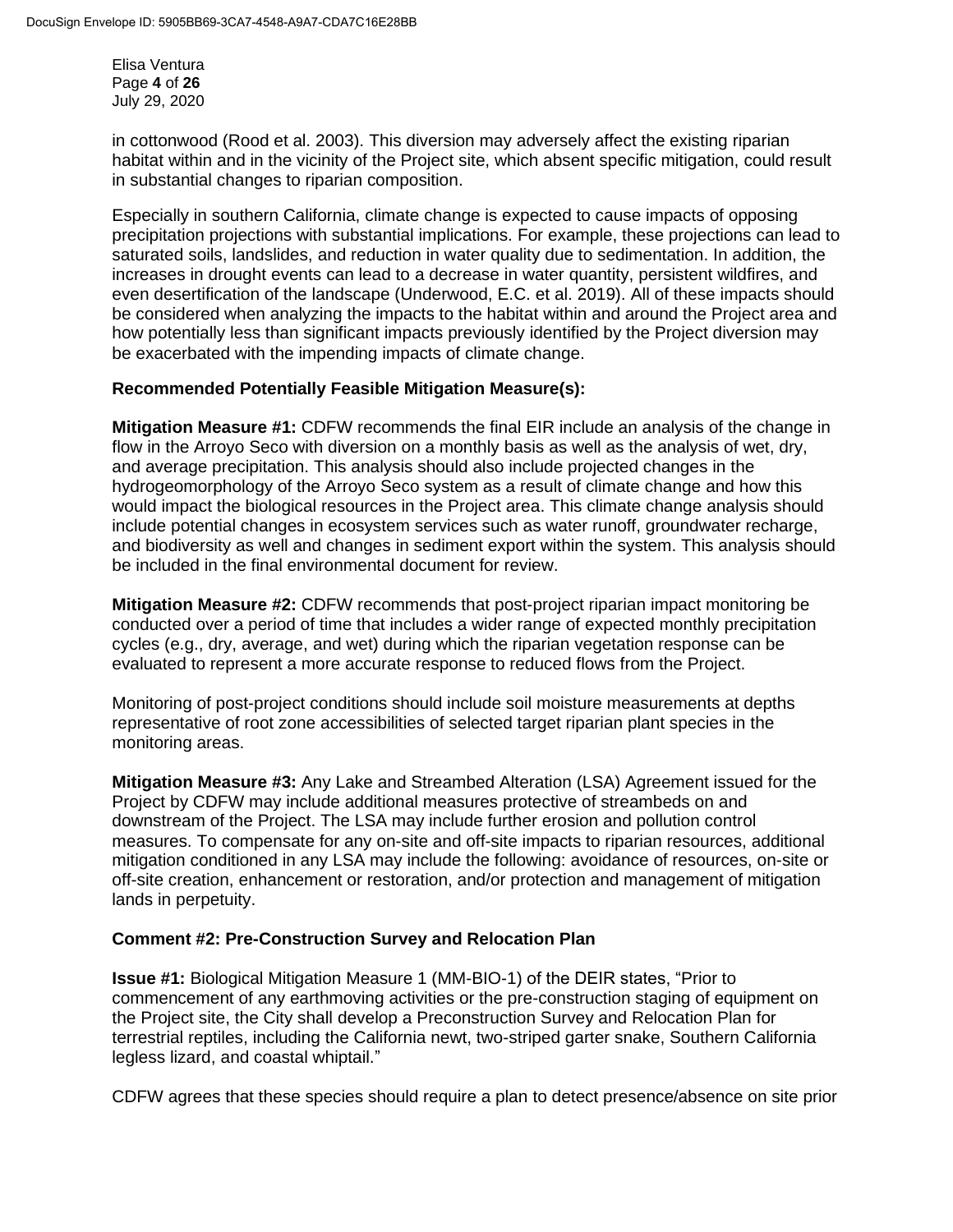Elisa Ventura Page **5** of **26** July 29, 2020

to Project activities. Yet, CDFW is concerned because temporary relocation of on-site wildlife does not constitute effective mitigation for the purposes of offsetting Project impacts associated with habitat loss.

**Issue #2:** MM-BIO-1 lists a minimum of six aspects that will be included in the Preconstruction Survey and Relocation Plan. Two of these aspect include, "(1) protocols for pre-construction surveys to flush out and/or move identified special status wildlife within the study area, as feasible; (2) the timing, frequency, and locations where surveys should be conducted." CDFW is concerned the protocols for protocol for pre-construction surveys, and the timing, frequency, and locations should include further details for species specific protocols.

**Specific impacts:** While this mitigation measure may aid in avoiding direct mortality of these species in the event they are detected, it does not address the loss of habitat for special status species. In addition, the lack of species-specific protocols may cause survey efforts to be insufficient in detecting the species in question.

**Why impact would occur:** Project implementation includes ground disturbing, vegetation clearing, and construction activities. All these activities have potential to impact, either temporarily or permanently, the habitat of special status species.

In addition, without appropriate species-specific protocols for timing, frequency, and location to conduct surveys, the survey efforts will be ineffective for detecting the species and may result in a false negative. The proposed relocation sites need to be appropriate habitat for the species.

**Evidence impact would be significant:** The loss of occupied habitat, especially that of special status species, would constitute a significant impact absent mitigation.

Surveys that are not species specific would not likely provide enough information regarding the presence/absence of the species within the Project footprint. False negatives can result in mortality of individuals that were not detected during survey efforts. Additionally, the two-striped gartersnake (*Thamnophis sirtalis*), coastal whiptail (*Aspidoscelis tigris stejnegeri*), and California newt (*Taricha torosa*) are designated as California Species of Special Concern. CEQA provides protection not only for CESA- and Federal Endangered Species Act (ESA)-listed species, but for any species including but not limited to California Species of Special Concern. Therefore, take of these Species of Special Concern could require a mandatory finding of significance by the Lead Agency, (CEQA Guidelines, § 15065).

# **Recommended Potentially Feasible Mitigation Measure(s):**

**Mitigation Measure #1:** Due to potentially suitable habitat California newt, two-striped garter snake, Southern California legless lizard, and coastal whiptail within the Project site, prior to vegetation removal, grading, and/or other ground disturbing activities, qualified biologists familiar with the reptile and amphibian species behavior and life history should conduct specialized surveys to determine the presence/absence of Species of Special Concern. Focused surveys should be conducted during active season/time of day when each reptile and/or amphibian species are most likely to be detected. Survey results, including negative findings, should be submitted to CDFW for review two weeks prior to initiation of Project activities.

**Mitigation Measure #2**: Permanent impacts to special status species including occupied and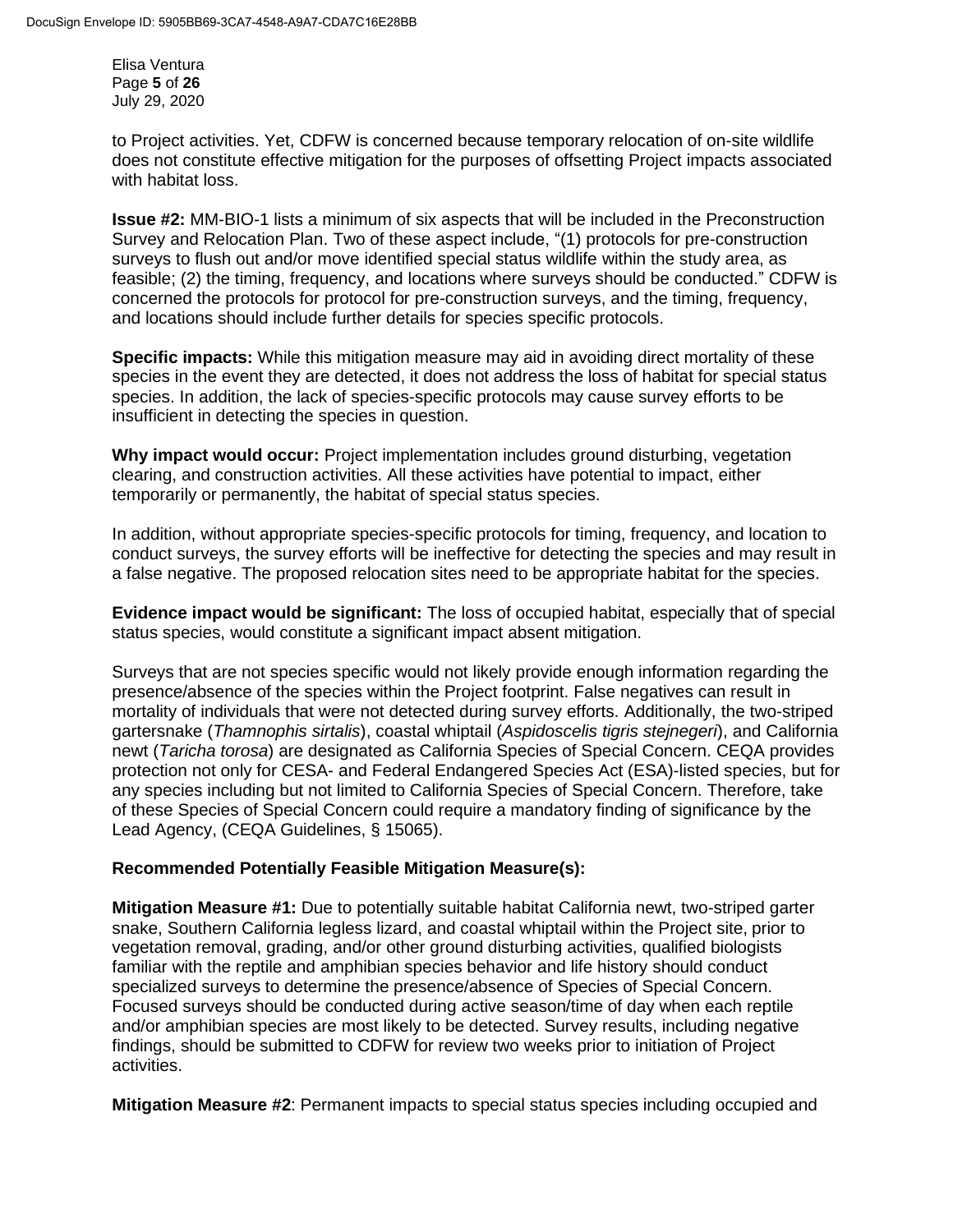Elisa Ventura Page **6** of **26** July 29, 2020

adjacent foraging habitat should be offset by setting aside replacement habitat to be protected in perpetuity under a conservation easement dedicated to a local land conservancy or other appropriate entity, that should include an appropriate non-wasting endowment to provide for the long-term management of mitigation lands. CDFW recommends that the City require the conservation easement be a part of the Pre-Construction and Relocation Plan to be submitted to CDFW for review and comment prior to Project implementation.

**Mitigation Measure #3**: For proposed preservation and/or restoration for streams and associated habitats that are likely occupied by special status species the final environmental document should include monitoring and management measures to protect the targeted habitat values in perpetuity. The objective should be to offset the Project-induced qualitative and quantitative losses of wildlife habitat values. Issues that should be addressed include, but are not limited to, restrictions on access, proposed land dedications, monitoring and management programs, control of illegal dumping, water pollution, and increased human intrusion. An appropriate non-wasting endowment should be provided for the long-term monitoring and management of mitigation lands. CDFW recommends that mitigation occur at a CDFWapproved bank or via an entity that has been approved to hold and manage mitigation lands pursuant to Assembly Bill 1094 (2012), which amended [Government Code sections 65965-](http://www.leginfo.ca.gov/cgi-bin/displaycode?section=gov&group=65001-66000&file=65965-65968) [65968.](http://www.leginfo.ca.gov/cgi-bin/displaycode?section=gov&group=65001-66000&file=65965-65968) Under Government Code section 65967(c), the lead agency must exercise due diligence in reviewing the qualifications of a governmental entity, special district, or nonprofit organization to effectively manage and steward land, water, or natural resources on mitigation lands it approves.

# **Comment #3: Impacts to Sensitive Vegetation Communities**

**Issue #1:** As stated in MM-BIO-4, "Mitigation for impacts to sensitive vegetation communities shall consider and overlap with compensation for jurisdictional waters (MM-BIO-6) since the sensitive vegetation is associated with the jurisdictional limits of Arroyo Seco."

CDFW is concerned that any sensitive community that is impacted outside the limits of the Arroyo Seco will not be sufficiently mitigated if the sensitive community is not within the lateral extent of the stream and not subject to an Fish and Game code 1602.

**Issue #2:** MM-BIO-4 also states, "Mitigation for direct impacts to sensitive vegetation communities shall be implemented through on-site creation/enhancement, program funding, mitigation bank credits, and/or creation/enhancement of native vegetation communities on City lands."

CDFW does not generally accept "program funding" or in lieu fees as a proper means and method of mitigation as in lieu fees do not assure adequate implantation of the appropriate mitigation required to off-set the Project impacts.

**Issue #3:** MM-BIO-4 presents a table describing the mitigation ratio and the acreage that will be created/restored/ or mitigated through either on-site and/or off-site efforts. There is also discussion of a Habitat Mitigation and Monitoring Plan (HMMP) that will be prepared for either on- or off-site mitigation. CDFW is concerned that there is not discussion that each of these sensitive vegetation communities will be mitigated for, in kind. As in, the HMMP should address and mitigate each vegetation community individually. It is unclear the anticipated amount of acreage and types of type of habitat to be mitigated on site, and the amount of acreage and type of mitigation off site.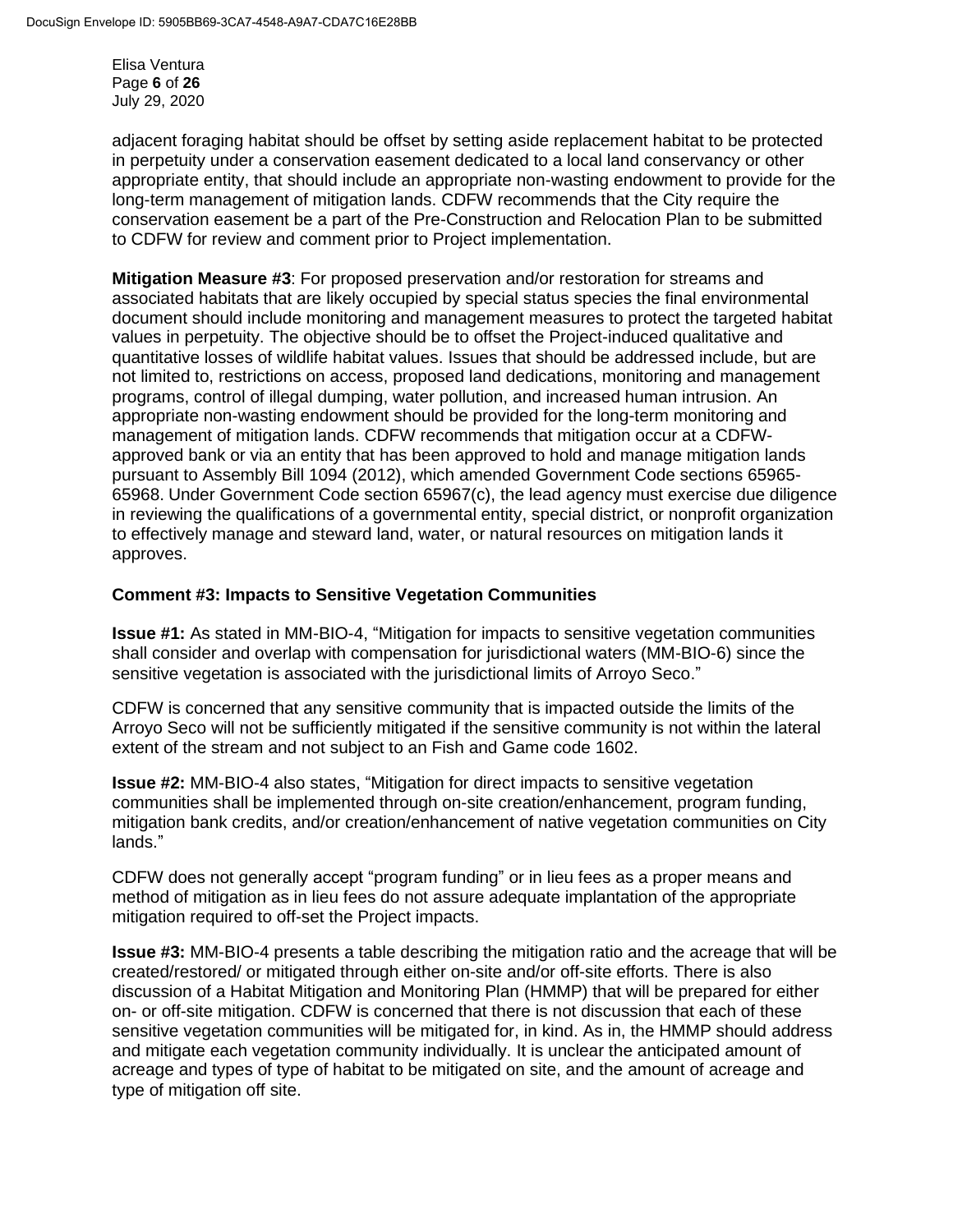Elisa Ventura Page **7** of **26** July 29, 2020

**Specific impacts:** CDFW considers white alder-California sycamore woodland association and California sycamore woodlands alliance as unique as distinct biological communities consisting of layers that include trees and herbaceous understory vegetation. The DEIR does not appear to characterize the value of these unique individual communities separately in a biological setting. In addition, monetary means do not mitigate for the complete loss of this distinct biological community.

**Why impacts would occur:** Project implementation includes grading, vegetation clearing, building construction, and other activities that may result in direct mortality, population declines, or local extirpation of white alder-California sycamore association and California sycamore alliance woodlands.

**Evidence impacts would be significant**: The goal of compensatory mitigation is to recreate functioning associations and alliances of similar composition, structure, and function to the selected alder-sycamore and sycamore woodland that will be impacted. The mitigation site should mimic the acreage, function, density, diversity, canopy, and species composition, as well as other measurable success criteria before the mitigation should be deemed sufficient. Mitigation measures should repair, rehabilitate, or restore each unique, impacted woodland. CDFW will consider the mitigation for jurisdictional areas separately from the sensitive community that is outside of jurisdictional limits. Monetary mitigation does not compensate for the significant impact by replacing or providing substitute resources/environments, for such unique, biologically valuable vegetation communities that, if not mitigated in kind, will be lost forever. It should also be noted, CDFW does not support transplantation of rare plants, into occupied or unoccupied areas they currently do not occur, as a mitigation strategy. The scientific literature does not support the assertion that transplanting plants into areas they do not occur is viable in assuring long term survival.

In addition, the DEIR does not address the cumulative loss of white alder-California sycamore woodland association and California sycamore woodlands alliance in Los Angeles County adequately. A description of the remaining acreage compared to historical range, connectivity of remaining association and alliances and how the potential loss of individuals in this location will affect the local region should be discussed in more detail and figures. Based upon MM-BIO-4, the Project would continue to result in a substantial adverse effect, either directly or through habitat modifications, on any species identified as a candidate, sensitive, or special status species in local or regional plans, policies, or regulations, or by CDFW or United States Fish and Wildlife Service (USFWS). Absent adequate mitigation, the ecosystem function and contribution to genetic biological diversity of alder-sycamore association and other California Native Plant Society (CNPS) special status plants in conjunction with their contribution to breeding, feeding and cover habitat for wildlife will be compromised.

#### **Recommended Potentially Feasible Mitigation Measure(s):**

**Mitigation Measure #1:** CDFW recommends avoidance of sensitive vegetation communities as the most effective mitigation for protection and preservation for these communities.

**Mitigation Measure #2**: CDFW recommends the DEIR include defined mitigation measures for adverse project-related impacts to sensitive plants. Mitigation measures should emphasize avoidance and reduction of project impacts. For any impacts that have been adequately demonstrated to be unavoidable, CDFW recommends that the City should require a scientifically rigorous monitoring and management program as part of the Project's CEQA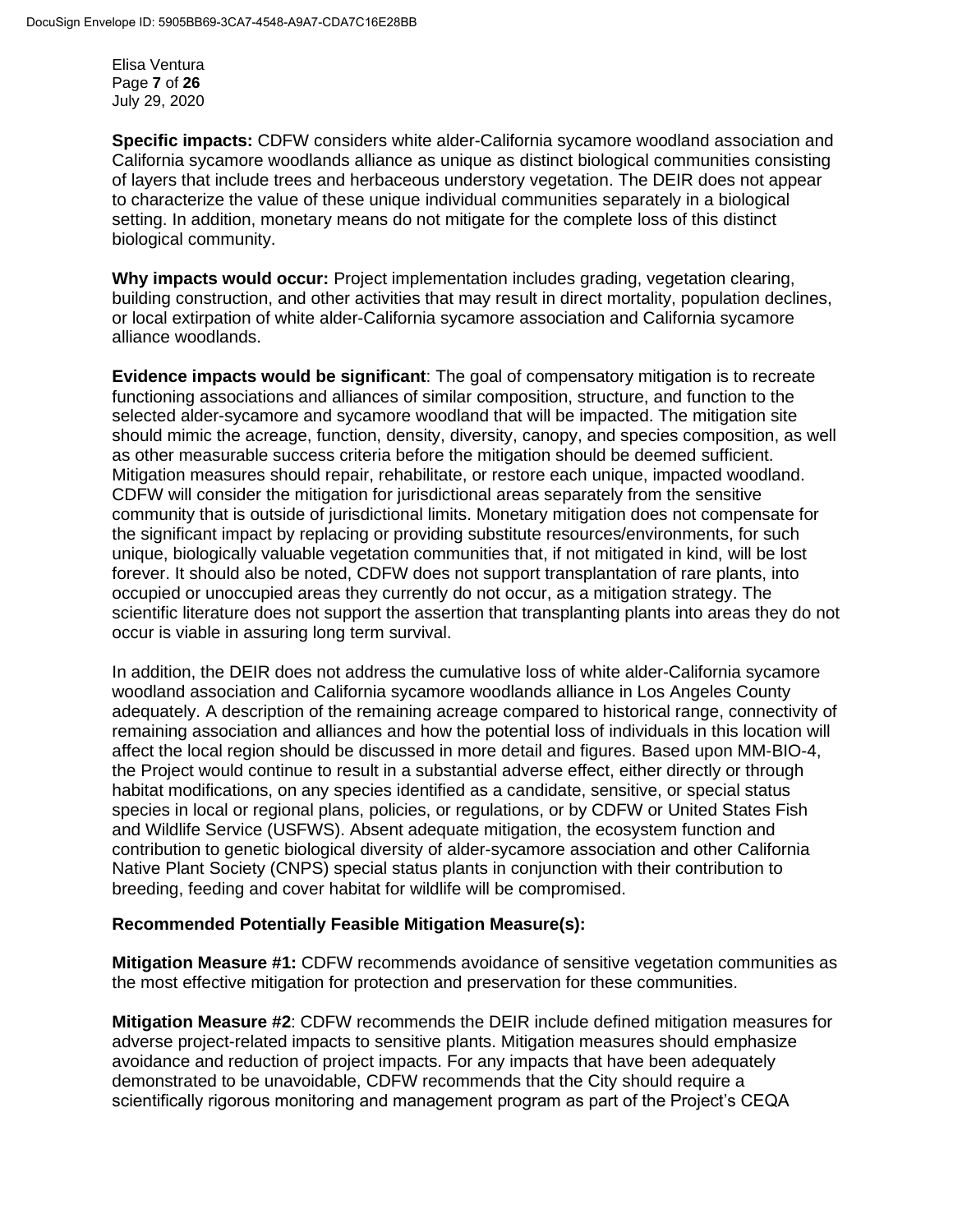Elisa Ventura Page **8** of **26** July 29, 2020

Mitigation, Monitoring, and Reporting Program (MMRP) that would include adaptive management strategies (Public Resources Code 21081.6 and CEQA Guidelines Section 15097) for the individual communities impacted. If on-site mitigation is not feasible or would not be biologically viable and therefore not adequately mitigate the loss of biological functions and values, off-site mitigation through occupied habitat acquisition and preservation in perpetuity may be appropriate.

**Mitigation Measure #3:** If avoidance is not possible, impacts to the white alder-California sycamore woodland association and California sycamore woodland alliance should be mitigated through habitat restoration or conservation. All revegetation/restoration areas that will serve as mitigation should include preparation of a separate restoration plan, to be approved by USFWS and CDFW prior to any ground disturbance. The restoration plan should include restoration and monitoring methods; annual success criteria; contingency actions should success criteria not be met; long-term management and maintenance goals; and, a funding mechanism to assure for in perpetuity management and reporting. Areas proposed as mitigation should have a recorded conservation easement and be dedicated to an entity that has been approved to hold/manage lands (AB 1094; [Government Code, §§](http://www.leginfo.ca.gov/cgi-bin/displaycode?section=gov&group=65001-66000&file=65965-65968) 65965-65968).

# **Comment #4: Biological Monitoring and Impacts to Special Status Species**

**Issue #1:** MM-BIO-1 in the DEIR states the, "Biological Monitor be present during initial vegetation clearing activities within Areas 2 and 3, as well as twice weekly until ground disturbing activities are completed" and MM-BIO-5 states, "A qualified biologist shall be present during initial ground disturbing activities within the Project Site to ensure that Project activities stay within the demarcated limits."

CDFW is concerned by the lack of a biological monitor presence during all ground disturbing activities.

**Issue #2:** MM-BIO-1 states, "If a least Bell's vireo or other State of federally listed species is detected, work activity within 200 feet of the detected occupied habitat will be temporarily halted and the City will consult with the appropriate wildlife agencies." In addition, Table 3 in the BRTR identifies the southeastern willow flycatcher (*Empidonax traillii extimus*) and least Bell's vireo (*Vireo bellii pusillus*), both of which are CESA- and federal Endangered Species Act (ESA) listed species, as having marginal to suitable nesting habitat within the study area.

CDFW is concerned the work area buffer does not constitute a no-effect buffer for the species if a CESA Incidental Take Permit (ITP) is not obtained for the project.

**Specific impact:** CDFW considers ground disturbing activities, especially in sensitive vegetation communities, to be a potentially significant impact. The presence of the biologist should aid in mitigating for any potential significant impacts to not only the vegetation but also the wildlife community within and around disturbance areas. If the biological monitor is only present during initial ground disturbing to enforce buffer zones or construction limits, there is potential to miss impacts to vegetation and special status wildlife communities during the duration of ground disturbing activities as well as the duration of the Project.

For least Bell's vireo, a 200-foot buffer may not be sufficient to avoid impacts. Indirect impacts, such as noise, dust, and surrounding habitat modifications from activities outside the buffer may still adversely impact the species and result in direct mortality (e.g., nest abandonment). With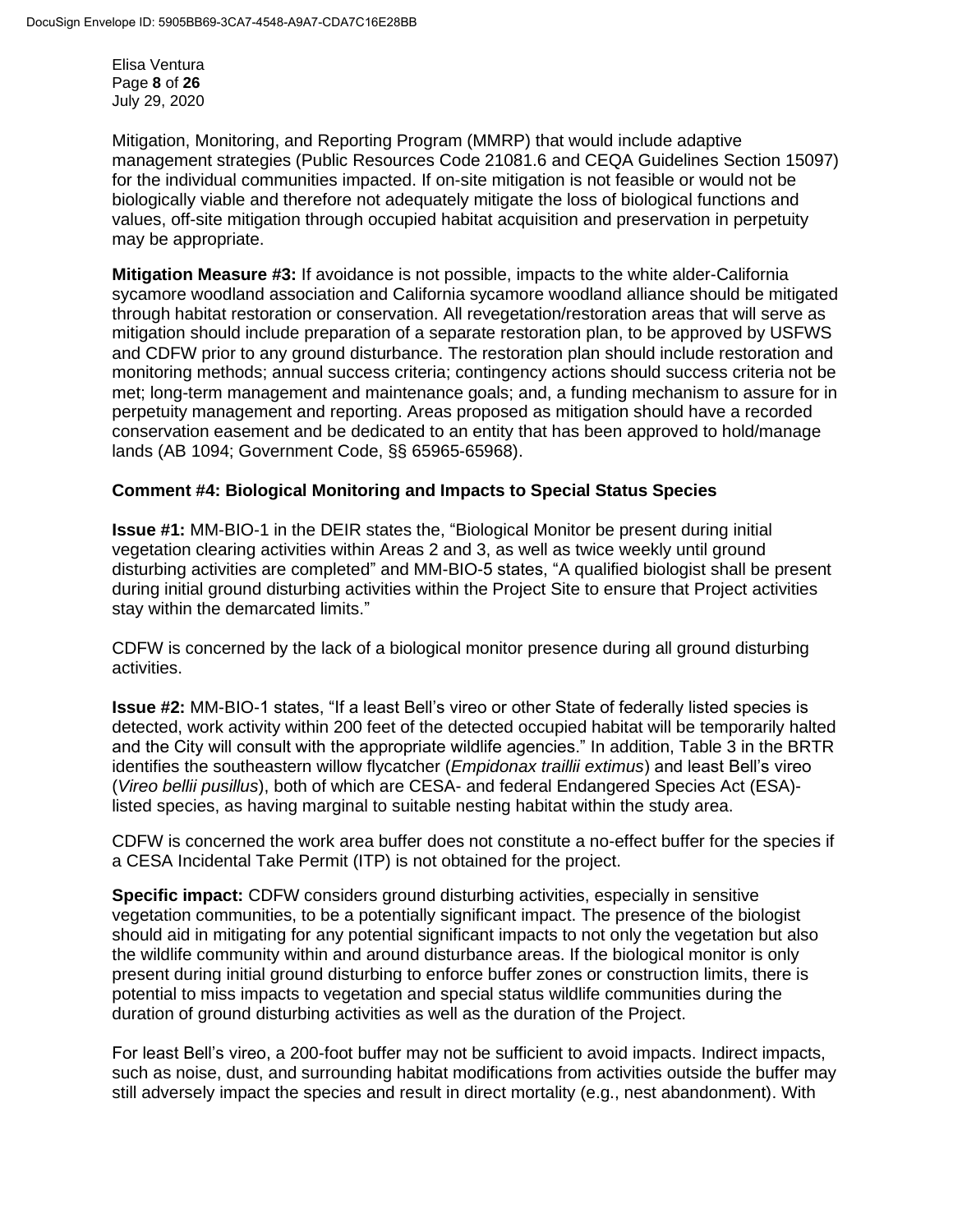Elisa Ventura Page **9** of **26** July 29, 2020

the biological monitor only present during initial ground disturbing and twice a week thereafter, there will be no individual to monitor for nesting issues and enforce a buffer once a nest is identified.

**Why impact would occur:** Project implementation includes ground disturbing, vegetation clearing, construction, and other activities that may result in direct mortality, population declines, or local extirpation of sensitive vegetation communities and/or special status species. These Project activities may have direct or indirect effects to CESA- and/or ESA-listed species. In addition, the lack of biological monitoring during the entirety of ground disturbing activities may have the potential to miss the detection of CESA and/or ESA-listed species.

**Evidence impact would be significant:** CDFW considers adverse impacts to a species protected by CESA to be significant without mitigation under CEQA. As to CESA, take of any endangered, threatened, candidate species, or CESA-listed rare plant species that results from the Program is prohibited, except as authorized by state law (Fish and G. Code, §§ 2080, 2085; Cal. Code Regs., tit. 14, §786.9).

Inadequate avoidance, minimization, and mitigation measures for impacts to these special status species will result in the Project continuing to have a substantial adverse direct, indirect, and cumulative effect. This, either directly or through habitat modifications, on any species identified as a candidate, sensitive, or special-status species in local or regional plans, policies, or regulations, or by CDFW or United States Fish and Wildlife Service (USFWS). Impacts to all sensitive communities should be considered significant under CEQA unless they are clearly mitigated below a level of significance.

# **Recommended Potentially Feasible Mitigation Measure(s):**

**Mitigation Measure #1**: CDFW recommends a biological monitor, one that is familiar with the CESA-and ESA-listed species with potential to be found in the Project area, be on-site for the duration of the ground disturbing activities and three times a week for the duration of the Project.

**Mitigation Measure #2:** If Project-related construction or activity during the life of the Project will result in take of a species designated as endangered or threatened, or a candidate for listing under CESA, CDFW recommends that the Lead Agency seek appropriate take authorization under CESA prior to implementing the Project. Appropriate authorization from CDFW may include an Incidental Take Permit (ITP) or a Consistency Determination in certain circumstances, among other options [Fish & G. Code, §§ 2080.1, 2081, subds. (b) and (c)]. Early consultation is encouraged, as significant modification to the Project and mitigation measures may be required in order to obtain a CESA Permit. Revisions to the Fish and Game Code, effective January 1998, may require that CDFW issue a separate CEQA document for the issuance of an ITP unless the Project CEQA document addresses all Project impacts to CESA-listed species and specifies a mitigation monitoring and reporting program that will meet the requirements of an ITP. For these reasons, biological mitigation monitoring and reporting proposals should be of sufficient detail and resolution to satisfy the requirements for a CESA ITP.

**Mitigation Measure #3:** To protect nesting birds that may occur on site or adjacent to the Project boundary, CDFW recommends that no construction activities should occur from February 15 (January 1 for raptors) through August 31. CDFW also recommends a 0.5-mile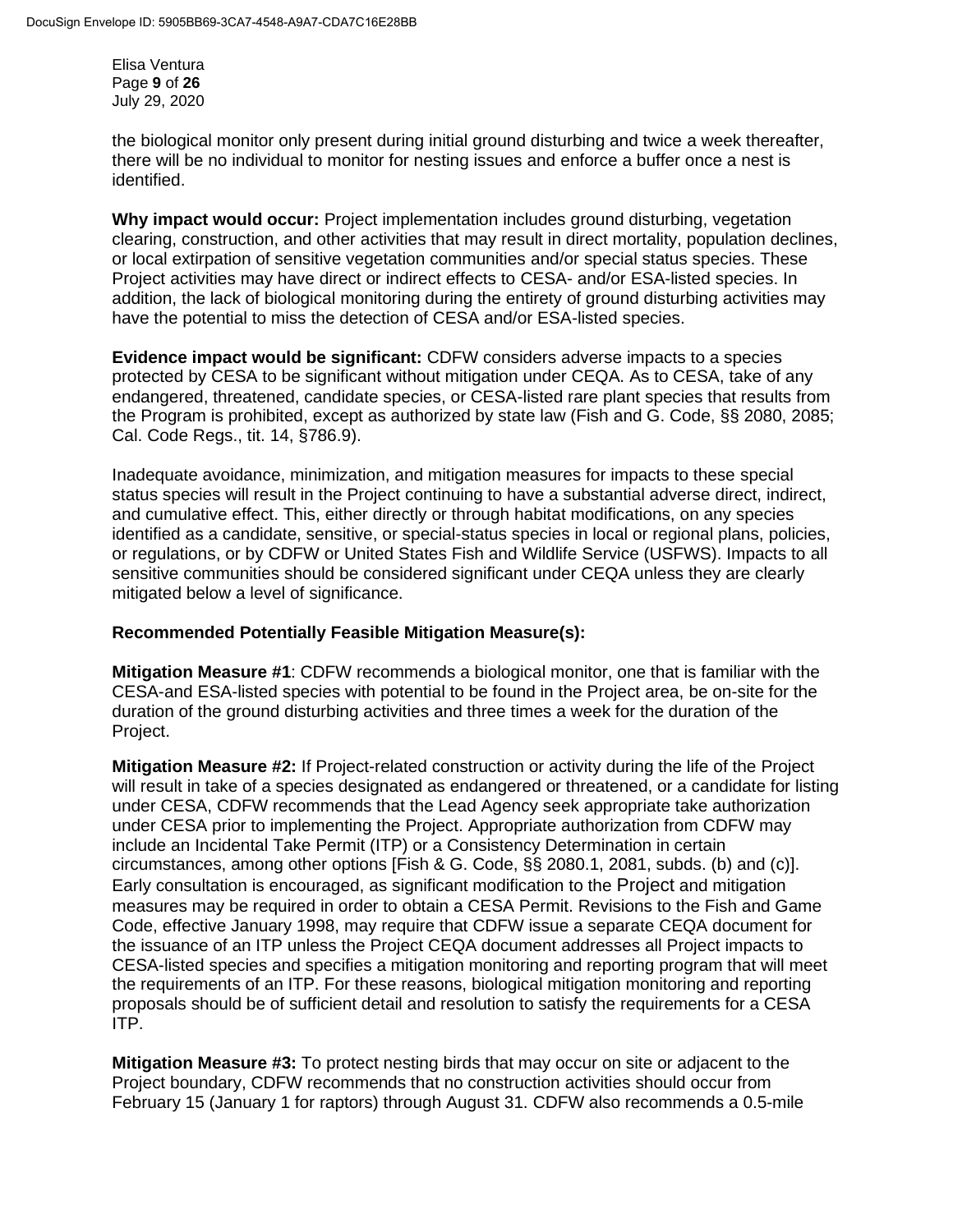Elisa Ventura Page **10** of **26** July 29, 2020

buffer, if feasible, around active CESA- and ESA-listed bird species nests. These buffers should be increased if needed to protect the nesting birds.

### **Comment #4: Impacts to Bat Species, including California Species of Special Concern**

**Issue:** CDFW recognizes MM-BIO-3 has been included to mitigate impacts to bat species. CDFW agrees with the methods presented in MM-BIO-3 for the assessment of structures and trees as marked for potential removal. CDFW is concerned with the potential impacts to bat species that may be present both within the Project boundary and in the vicinity.

**Specific impacts:** Project activities include the removal of trees, vegetation, and/or structures that may provide roosting and/or foraging habitat; therefore, has the potential for the direct and indirect loss of bat.

**Why impacts would occur:** Regardless of whether the removal of vegetation, trees, and/or structures will take place during the day or nighttime hours, the activity will potentially result in the loss of foraging and roosting habitat for bats.

**Evidence impacts would be significant**: Bats are considered non-game mammals and are afforded protection by state law from take and/or harassment, (Fish & G. Code, § 4150; Cal. Code of Regs, § 251.1). Although the hoary bat (*Lasiurus cinereus*) is the special status species identified in Table 4 of the BRTR, it is important to remember that there are many bat species, for example the western yellow bat, that can be found year-round in urban areas throughout the south coast region (Miner & Stokes, 2005). In addition, several bat species are considered California Species of Special Concern, including the pallid bat (*Antrozous pallidus*), Townsend's big-eared bat (*Corynorhinus townsendii*), western mastiff bat (*Eumops perotis californicus*), western red bat (*Lasiurus blossevillii*), western yellow bat (*Lasiurus xanthinus*), Californian leafnosed bat (*Macrotus californicus*), big free-tailed bat (*Nyctinomops macrotis*) identified in Appendix H of the BRTR, meet the CEQA definition of rare, threatened or endangered species (CEQA Guidelines, § 15065). Take of California Species of Special Concern could require a mandatory finding of significance by the Lead Agency (CEQA Guidelines, § 15065).

# **Recommended Potentially Feasible Mitigation Measure(s):**

**Mitigation Measure:** CDFW recommends bat surveys be conducted by a qualified bat specialist to determine baseline conditions within the Project and within a 500-foot buffer. In addition, an analysis of the potential significant effects of the proposed Project on the species (CEQA Guidelines §15125). CDFW recommends the use of acoustic recognition technology to maximize detection of bat species to minimize impacts to sensitive bat species. The final environmental document should document the presence of any bats. If certain species are detected, MM-BIO-3 should include species specific measures such as avoiding the area during roosting season/time of day when each bat species are most likely to be present.

#### **Comment #5: Impacts to Burrowing Owl (***Athene cunicularia***)**

**Issue:** Regarding the burrowing owl, Appendix H of the BRTR states, "There is marginal associated habitat species and there is only one wintering record for the species within Hahamonga Watershed Park".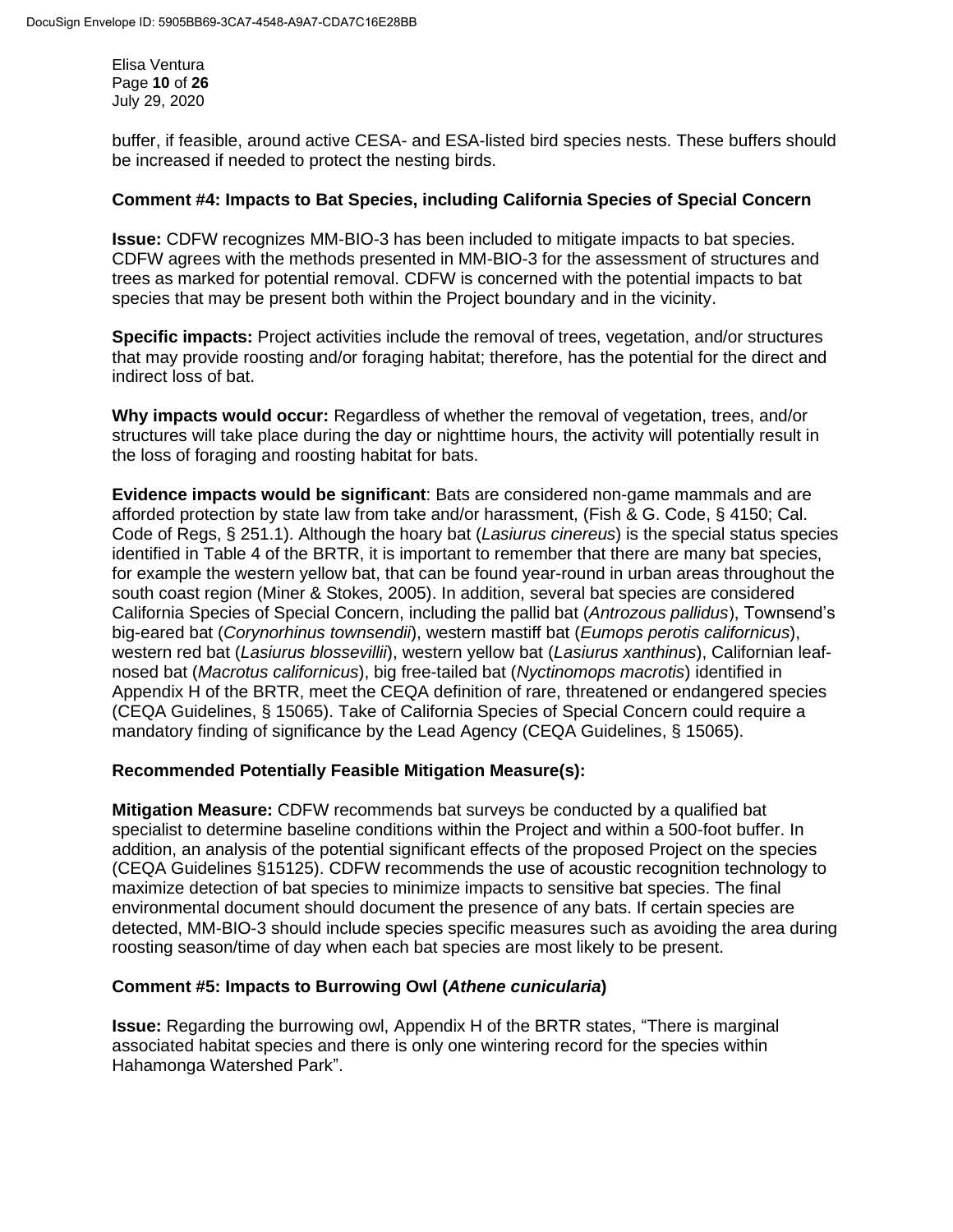Elisa Ventura Page **11** of **26** July 29, 2020

**Specific impact:** Potential for burrowing owl habitat on site indicates that Project activities may result in direct and/or indirect burrowing owl mortality or injury; the disruption of natural burrowing owl breeding behavior; and loss of breeding, wintering and foraging habitat for the species. Project impacts would contribute to statewide population declines for burrowing owl.

**Why impact would occur**: Burrowing owls have been known to use highly degraded and marginal habitat where existing burrows or stem pipes are available. Nest and roost burrows of the burrowing owl are most commonly dug by ground squirrels (*Otospermophilus beecheyi*), but they have also been known to use a variety of other species dens or holes, including coyote (*Canis latrans*) and Botta's pocket gopher (*Thomomys bottae*) (Gervais, J.A., Rosenberg, D.K., & Comrack, L.A., 2008). All these associated species having either been observed or are expected to occur on site. Impacts to burrowing owl could result from vegetation clearing and other ground disturbing activities. Project disturbance activities may result in crushing or filling of active owl burrows, causing the death or injury of adults, eggs, and young. In addition, the Project may remove burrowing owl foraging habitat by eliminating native vegetation that supports essential rodent, insect, and reptile that are prey for burrowing owl. Rodent control activities could result in direct and secondary poisoning of burrowing owl ingesting treated rodents.

**Evidence impact would be significant**: Take of individual burrowing owls and their nests is defined by Fish and Game Code section 86 and prohibited by sections 3503, 3503.5, and 3513. Take is defined in Fish and Game Code section 86 as "hunt, pursue, catch, capture or kill, or attempt to hunt, pursue, catch, capture or kill." Without appropriate take avoidance surveys prior to Project operations including, but not limited to, ground and vegetation disturbing activities and rodent control activities, adverse impacts to burrowing owl may occur because species presence/absence has not been verified. In addition, burrowing owl qualifies for enhanced consideration afforded to species under CEQA, that can be shown to meet the criteria for listing as endangered, rare or threatened (CEQA Guidelines, § 15380(d)).

Inadequate avoidance and mitigation measures will result in the Project continuing to have a substantial adverse direct and cumulative effect, either directly or through habitat modifications, on any species identified as a candidate, sensitive, or special-status species in local or regional plans, policies, or regulations, or by CDFW or United States Fish and Wildlife Service (USFWS).

# **Recommended Potentially Feasible Mitigation Measure(s):**

**Mitigation Measure #1:** To reduce impacts to burrowing owl, CDFW recommends that the Project adhere to CDFW's March 7, 2012, *Staff Report on Burrowing Owl Mitigation*. All survey efforts should be conducted prior to any project activities that could result in habitat disturbance to soil, vegetation or other sheltering habitat for burrowing owl. In California, the burrowing owl breeding season extends from 1 February to 31 August with some variances by geographic location and climatic conditions. Survey protocol for breeding season owl surveys states to conduct four survey visits: 1) at least one site visit between 15 February and 15 April, and 2) a minimum of three survey visits, at least three weeks apart, between 15 April and 15 July, with at least one visit after 15 June.

**Mitigation Measure #2**: Permanent impacts to occupied owl burrows and adjacent foraging habitat should be offset by setting aside replacement habitat to be protected in perpetuity under a conservation easement dedicated to a local land conservancy or other appropriate entity, that should include an appropriate non-wasting endowment to provide for the long-term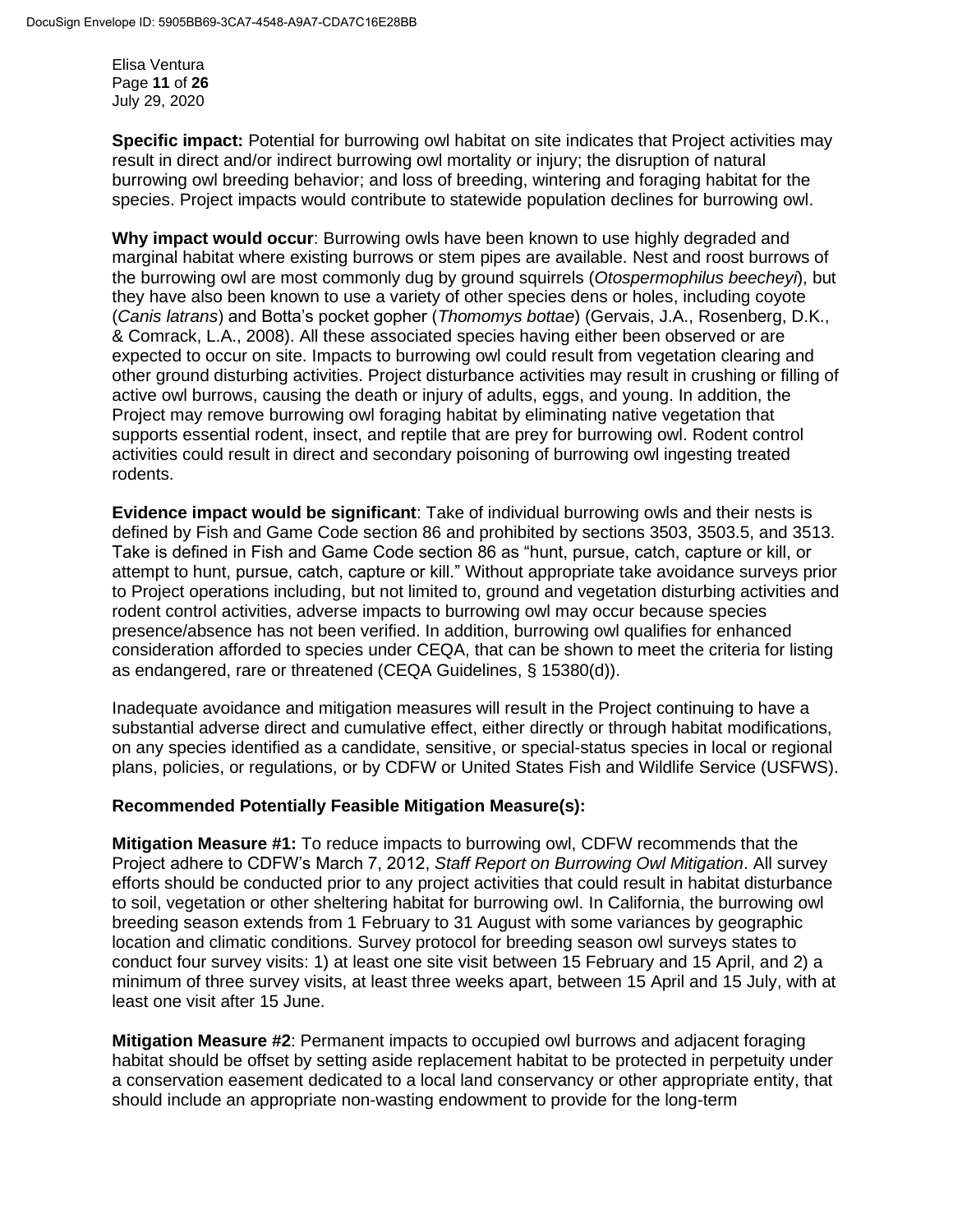Elisa Ventura Page **12** of **26** July 29, 2020

management of mitigation lands. CDFW recommends that the City require a burrowing owl mitigation plan be submitted to CDFW for review and comment prior to Project implementation.

**Mitigation Measure #3**: Project use of rodenticides that could result in direct or secondary poisoning to burrowing owl should be avoided.

### **Comment #6: Mountain lion (***Puma concolor***)**

**Issue:** The DEIR did not identify the recent change in protection status of the mountain lion population within the San Gabriel/San Bernardino Mountains and the potential for humanwildlife conflict during Project activities.

The mountain lion is a specially protected mammal in the State (Fish and Game Code, § 4800). In addition, on April 21, 2020, the California Fish and Game Commission (Commission) accepted a petition to list an evolutionarily significant unit (ESU) of mountain lion in southern and central coastal California as threatened under CESA. As a CESA-candidate, the species is granted full protection of a threatened under CESA.

Therefore, any new development project should analyze the potential for mountain lion, which are known to occur in the Arroyo and surrounding San Gabriel Mountains, and may be impacted by development and human activity in the Project area.

**Specific Impact:** Due to mountain lion's updated status, it is important for the final environmental document to analyze the impacts associated with human-wildlife conflicts that come with increases in human development and presence in potential wildlife corridor areas.

**Why impact would occur:** Mountain lions potentially present in the Project vicinity may be impacted by Project activities such as increased human presence, increase in traffic causing vehicle strikes, as well as increased exposure to light and noise. Mountain lions rely on deer as a food source, so any impacts to deer should be considered. Mountain lion may also cause concern for public safety if they encounter people.

**Evidence impact would be significant:** Human interactions are one of the main drivers of mortality and increasing development and human presence (even temporary) in this area could increase the need for public safety removal and/or vehicle strikes of mountain lions. According to Gustafson et al. (2018), the San Gabriel mountain lion population exhibits extremely low genetic diversity and effective population size. The population in the San Gabriel Mountains was also found to be a sink population, with limited gene flow with populations in the Western Sierra Nevada, California Central Coast, and the Eastern Peninsular Range (Gustafson et al. 2018). Although genetic studies on this population are limited, patterns of isolation, loss of genetic diversity, and low effective population size are major threats to the continued survival of the species in the area.

If "take" or adverse impacts to mountain lion cannot be avoided either during project development activities or over the life of the development project, the project proponent must consult CDFW to determine if a CESA ITP is required (pursuant to Fish & Game Code, § 2080 et seq.).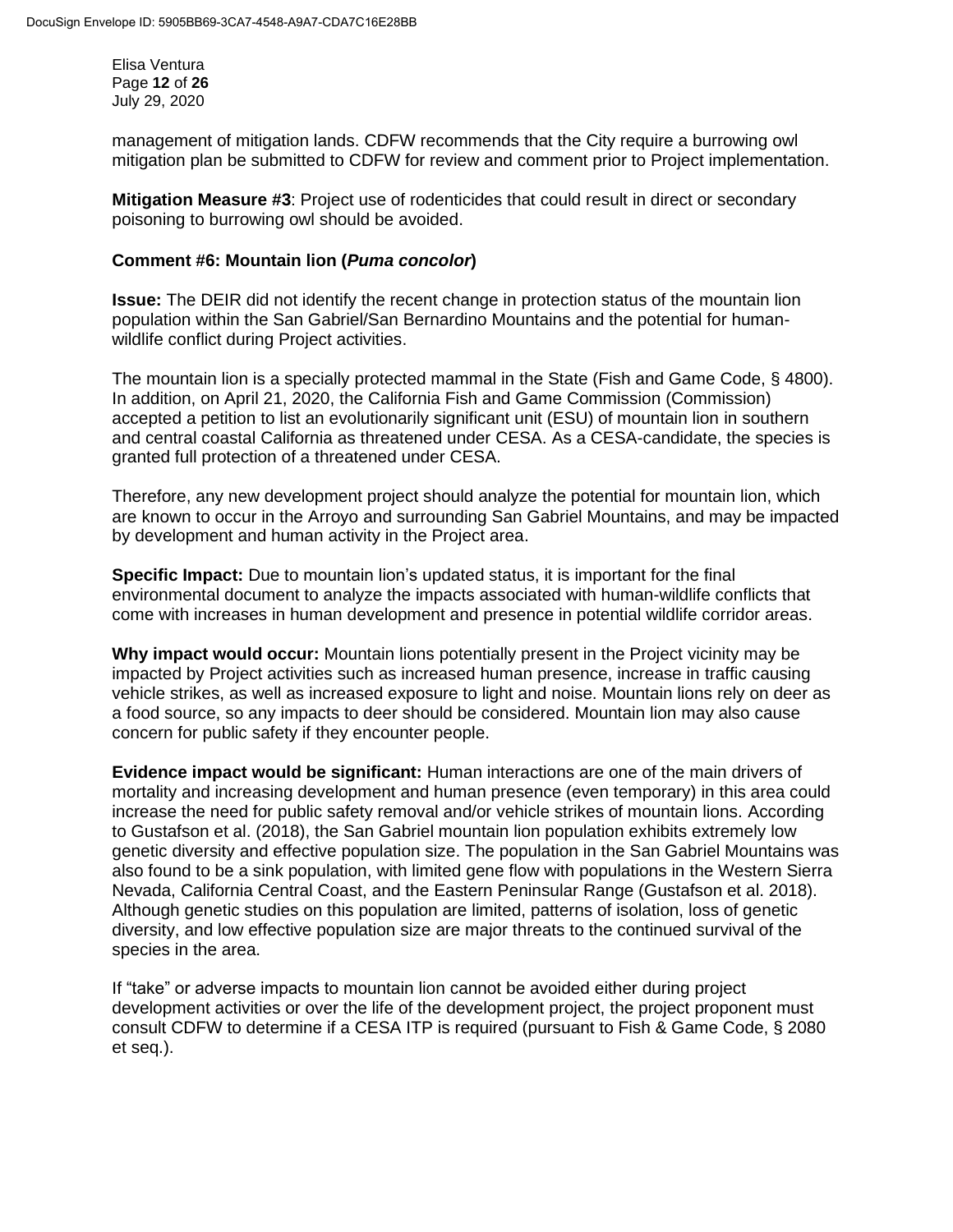Elisa Ventura Page **13** of **26** July 29, 2020

### **Recommended Potentially Feasible Mitigation Measure (s):**

CDFW recommends the final environmental document address the potential to adversely impact, reduce, and modify habitat for the mountain lion, reduce and/or potentially impair the viability of populations of mountain lion, and reduce the number and range of the species.

**Mitigation Measure #1:** Due to potential habitat within the Project site, within one year prior to Project activities, a qualified biologist familiar with the mountain lion species behavior and life history should conduct surveys in areas that may provide possible habitat for mountain lion to determine the potential presence/absence of the species. Surveys should be conducted when the species is most likely to be detected, during crepuscular periods at dawn and dusk (Pierce and Bleich 2003). Survey results including negative findings should be submitted to CDFW prior to initiation of project activities.

**Mitigation Measure #2:** Two weeks prior to construction activities and once a week during construction activities, a qualified biologist should conduct a survey for mountain lion natal dens. The survey area should include the construction footprint and the area within 2,000 feet (or the limits of the property line) of the Project disturbance boundaries. Should an active natal den be located, the applicant should cease work within 2000 feet and inform CDFW with 24 hours. No construction activities should occur in the 2000-foot buffer until a qualified biologist in consultation with CDFW establishes an appropriate setback from the den that would not adversely affect the successful rearing of the cubs. No construction activities or human intrusion should occur within the established setback until the cubs have been successfully reared or the cats have left the area.

# **Comment #7: Fish Survey**

**Issue:** Appendix C: *Non-protocol Fish Survey Memorandum* of the BRTR states "The focused survey passes were conducted by walking along and within the stream. Any pools, if present, where southern steelhead/rainbow trout could be present would be examined from a distance using binoculars before being approached."

**Specific Impact:** While CDFW agrees that the area surveyed for the Project is adequate, CDFW is concerned about the methods taken to conduct the survey. Insufficient surveys (including the methods used) may result in a false negative that could have further negative implications for fish that may be located in the stream.

**Why impact would occur:** The methods for survey appear not be robust. "Walking along and within the stream" seem to be only visual methods taken. These methods can miss fish that may be hiding between boulders, below undercut banks, or in shadowed areas of the stream.

**Evidence impact would be significant:** In an area with historically low populations for fish species, such as the Arroyo Seco, above water visual surveys along and within the stream may not be adequate to state absence of fish in the stream. The lack of deep pool habitats, as stated in Appendix C, does not dismiss rainbow trout potential from the stream. In southern California, rainbow trout are known to utilize a variety of stream habitat at a variety of depths.

#### **Recommended Potentially Feasible Mitigation Measure(s)**

**Mitigation Measure:** CDFW recommends conducting surveys, such as underwater or electrofishing, as described in the California Salmonid Stream Habitat Restoration Manual, part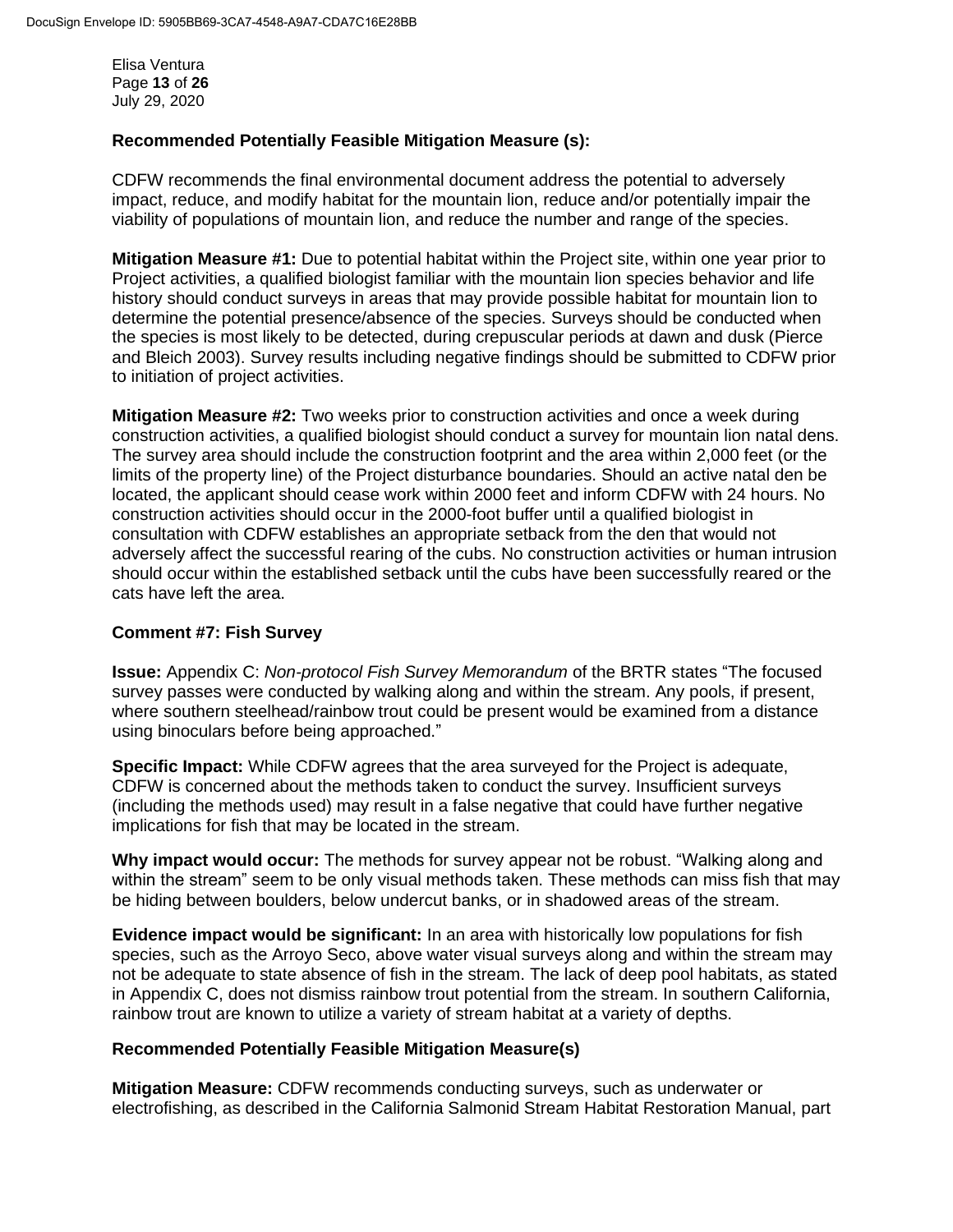Elisa Ventura Page **14** of **26** July 29, 2020

IV covers fish survey methods, [https://nrm.dfg.ca.gov/FileHandler.ashx?DocumentID=22654.](https://nrm.dfg.ca.gov/FileHandler.ashx?DocumentID=22654) Surveys should be conducted in the same survey area as the previous survey. All results, including negative results should be reported to CDFW and included in the final environmental document.

### **Comment #8: Tree Removal**

**Issue:** CDFW recognizes that in *Appendix I: Protected Tree Report for the Arroyo Seco Canyon Project Areas 2 and 3 City of Pasadena, California* of the DEIR concludes that "No pests or pathogens were observed on site." However, CDFW is concerned that the DEIR does not contain procedures for disposal of removed trees that may be infested with invasive pests and disease.

**Specific Impact:** Project activities have the potential to result in the spread of tree insect pests and disease into areas not currently exposed to these stressors. This could result in expediting the loss of oaks, alders, sycamore and other trees in California which support a high biological diversity including special status species.

**Why impact would occur:** Several species of tree will be removed and presumably hauled to off-site locations for disposal, thereby potentially exposing off-site tree species to infestation and disease.

**Evidence impact would be significant:** The Project may have a substantial adverse effect on any sensitive natural communities (e.g., riparian habitat, oak woodlands) identified in local or regional plans, policies, and regulations or by the CDFW or USFWS. The Project may result in a substantial adverse effect, either directly or through habitat modifications, on species identified as a candidate, sensitive, or special status species in local or regional plans, policies, or regulations, or by CDFW or USFWS that are dependent on oak woodlands and riparian habitats susceptible to insect and disease pathogens.

# **Recommended Potentially Feasible Mitigation Measure(s)**

**Mitigation Measure:** To reduce impacts to less than significant the final environmental document should describe an infectious tree disease management plan and how it will be implemented to avoid significant impacts under CEQA. All trees identified for removal resulting from the Project should be inspected for contagious tree diseases including but not limited to: thousand canker fungus (*Geosmithia morbida*), see [http://www.thousandcankers.com/;](http://www.thousandcankers.com/) Polyphagous Shot Hole Borer (*Euwallacea spp*.), see [http://eskalenlab.ucr.edu/avocado.html\)](http://eskalenlab.ucr.edu/avocado.html); and goldspotted oak borer (*Agrilus auroguttatus), see* 

[http://ipm.ucanr.edu/PMG/PESTNOTES/pn74163.html.](http://ipm.ucanr.edu/PMG/PESTNOTES/pn74163.html) To avoid the spread of infectious tree diseases, diseased trees should not be transported from the Project site without first being treated using best available management practices relevant for each tree disease observed.

# **Comment #9: Wildlife Movement Corridor**

**Issue:** The BRTR states, "The study area does not reside within any designated wildlife corridors and/or habitat linkages identified in the South Coast Missing Linkages analysis project (South Coast Wildlands 2008) or California Essential Habitat Connectivity project (Spencer et al. 2010). On a regional level, the study area and Hahamongna Watershed Park form an open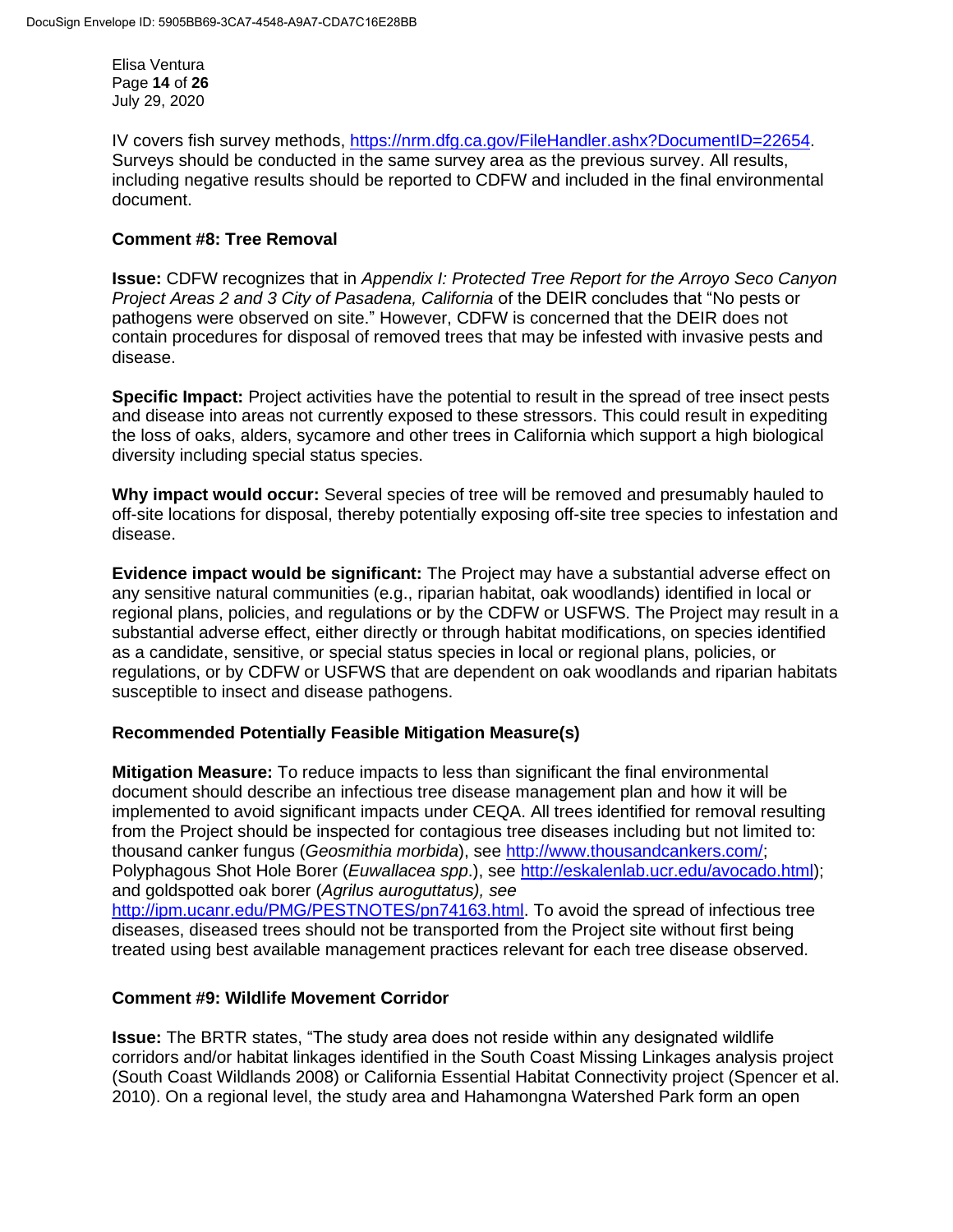Elisa Ventura Page **15** of **26** July 29, 2020

space area that is located just south of the ANF [Angeles National Forest], which has large, continuous natural habitats. Urban development is located to the east, west, and south of this area, which includes the artificial channelization of Arroyo Seco.

Larger, urban-adapted terrestrial wildlife (e.g., coyotes [*Canis latrans*]) are expected to pass through the study area and Hahamongna Watershed Park to the urban environment, but the study area is not part of a regional corridor or habitat linkage between another large open space."

CDFW is concerned that the DEIR does not recognize that this area does contribute to regional wildlife movement and acts as a corridor, linking the greater San Gabriel Mountains with the Hahamongna Watershed.

**Specific Impact:** The Project area is located in a small corridor that connects the San Gabriel Mountains to the Devil's Gate Reservoir and the Hahamongna Watershed, yet the DEIR does not recognize the important role the Project area plays for the regional movement of wildlife. This may lead to negative consequences with potential future development and further urbanization in the area if the City reduces the importance of the Project site and does not prioritize its protection and conservation.

**Why impact would occur:** If the City does not recognize this area as an important corridor for the movement of wildlife it is possible that future development in an area that is already surrounded by urbanization may lead to further loss of these biological resources. This area is already vulnerable to urbanization and continued fragmentation as well as local extirpations of wildlife species, such as the previously mentioned mountain lion, that require large areas of habitat to sustain viable populations.

**Evidence impact would be significant:** The Project area contributes to regional wildlife movement/habitat corridor and linkage to the greater San Gabriel Mountain complex. The Project site supports the passage of large and small mammals as well as migrating birds. In addition, the habitat in the Project site supports the natural areas and the open space around the Project vicinity, that contributes to the high biological diversity found in the San Gabriel Mountains. Despite the urbanization also in the Project vicinity, it facilitates the maintenance of biological diversity that is unique to the Hahamongna Watershed and healthy populations of plants and wildlife by allowing gene flow (movement) between the San Gabriel Mountains and other areas of open space.

# **Recommended Potentially Feasible Mitigation Measure(s)**

**Mitigation Measure:** CDFW recommends that any activity that could result in the reduction, fragmentation, or other degradation of habitat value within the habitat core be considered under CEQA. CDFW further recommends that any proposed unavoidable impacts to the habitat core within the City's CEQA purview be subject to conditions that will further verify wildlife movement and other habitat values. Habitat use and impact assessments should be informed by efforts to further document wildlife movement through the habitat core using techniques such as, but not limited to, camera and tracking stations and radio telemetry conducted over at least a two-year period.

CDFW recommends that the City include a discussion on the habitat values and wildlife movement when considering any discretionary activities located within the habitat core including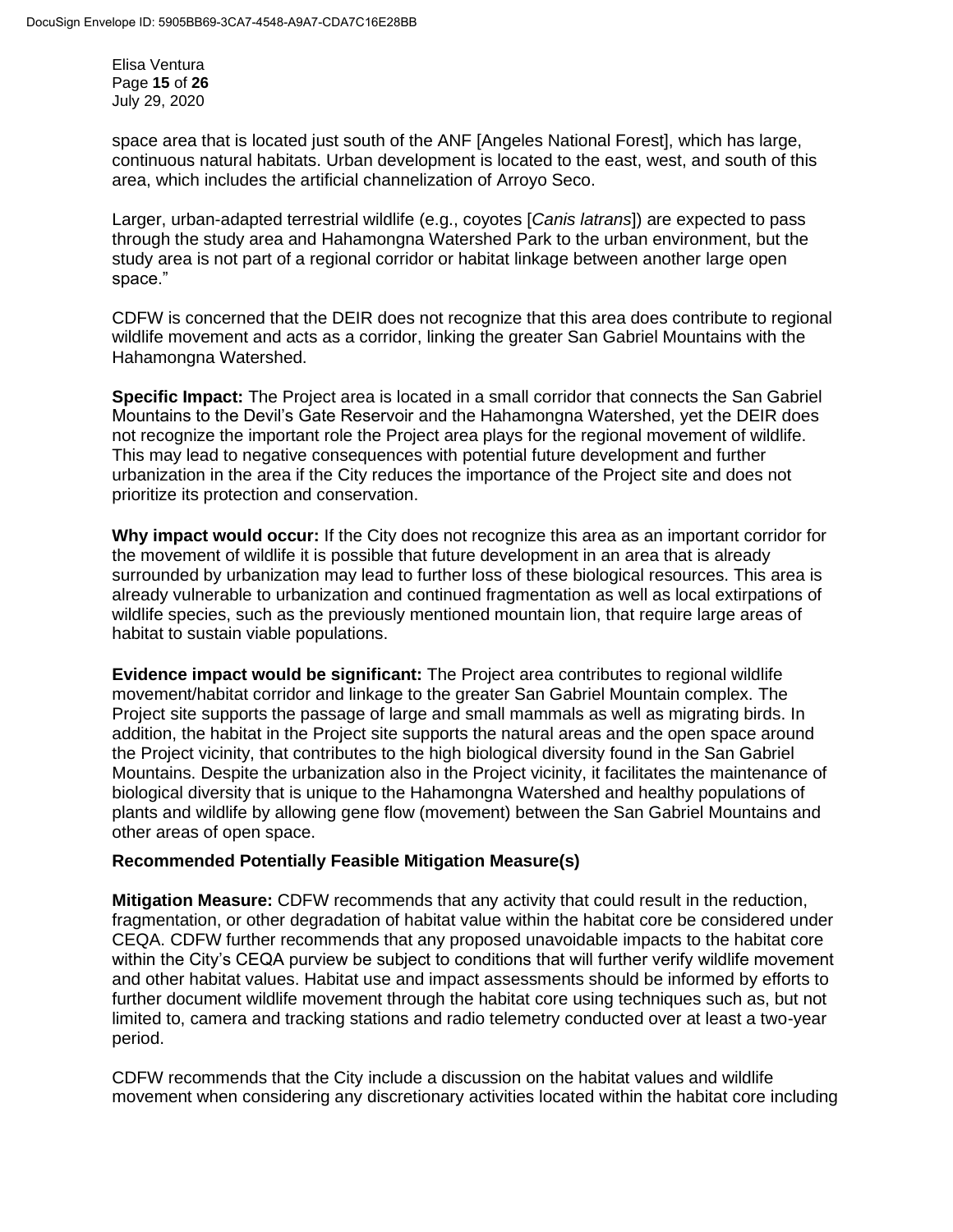Elisa Ventura Page **16** of **26** July 29, 2020

the Project footprint.

### **Additional Recommendations**

### **Recommendation #1: Entrapment**

The Project may result in the use of open pipes used as fence posts, property line stakes, signs, etc. Due to the location of the Project site and the undeveloped areas that are in the surrounding vicinity, CDFW recommends that all hollow posts and pipes be capped to prevent wildlife entrapment and mortality because these structures mimic the natural cavities preferred by various bird species and other wildlife for shelter, nesting and roosting. Raptor's talons can become entrapped within the bolt holes of metal fence stakes resulting in mortality. Metal fence stakes used on the Project site should be plugged with bolts or other plugging materials to avoid this hazard.

### **Recommendation #2: Pasadena shrimp (***Syncaris pasadenae***)**

The Pasadena shrimp is species of freshwater shrimp that lived in the drainage basin of the Los Angeles River, near Pasadena, San Gabriel and Warm Creek, and is believed to be extinct. No specimens of this species have been collected since the 1930s (Hedgpeth, 1968). CDFW recommends considering this species when conducting any future surveys in the creek. There is a possibility of finding species once thought to be extinct and this shrimp species is endemic to the Project area. Any record of detection of this species should be reported to CDFW.

### **Recommendation #3: Project Alternatives**

CDFW recommends considering a Project alternative to restore some of the natural flows of the Arroyo Seco. This could include the current placement and design of the spreading basins in Area 3. Moving the basins so they are not directly adjacent or in line to the creek, relieving the pinch point that starts just below the Explorer Road crossing, would allow the Arroyo Seco to spread out and flow over approximately 6.4 acres adjacent to the former Jet Propulsion Laboratory (JPL) parking lot along Explorer Road. In addition to an alternative location, the number of basins could be decreased and engineered to be deeper in order to take up less surface area, therefore, allowing more acreage for the Arroyo Seco to spread to its historical reach. Another potential alternative that should be explored is local storage of winter flows for use during the summer season, to prevent water diversion during the period when flows in the creek are critically low. Other potential alternatives include removing additional cement from the channel to increase groundwater percolation, or even relocating the direct diversion structure downstream (i.e., southern edge of City limits) to allow the water to support fish and wildlife habitat before it is diverted. These alternatives may reduce or eliminate the need for additional percolation ponds proposed for the JPL parking lot. Areas of space for mitigation purposes may not be readily available along the Arroyo Seco. The JPL parking lot could be designed as a mitigation area for the loss of alluvial scrub habitat proposed from the Devil's Gate sediment removal project by the County of Los Angeles Department of Public Works.

# **Filing Fees**

The Project, as proposed, could have an impact on fish and/or wildlife, and assessment of filing fees is necessary. Fees are payable upon filing of the Notice of Determination by the Lead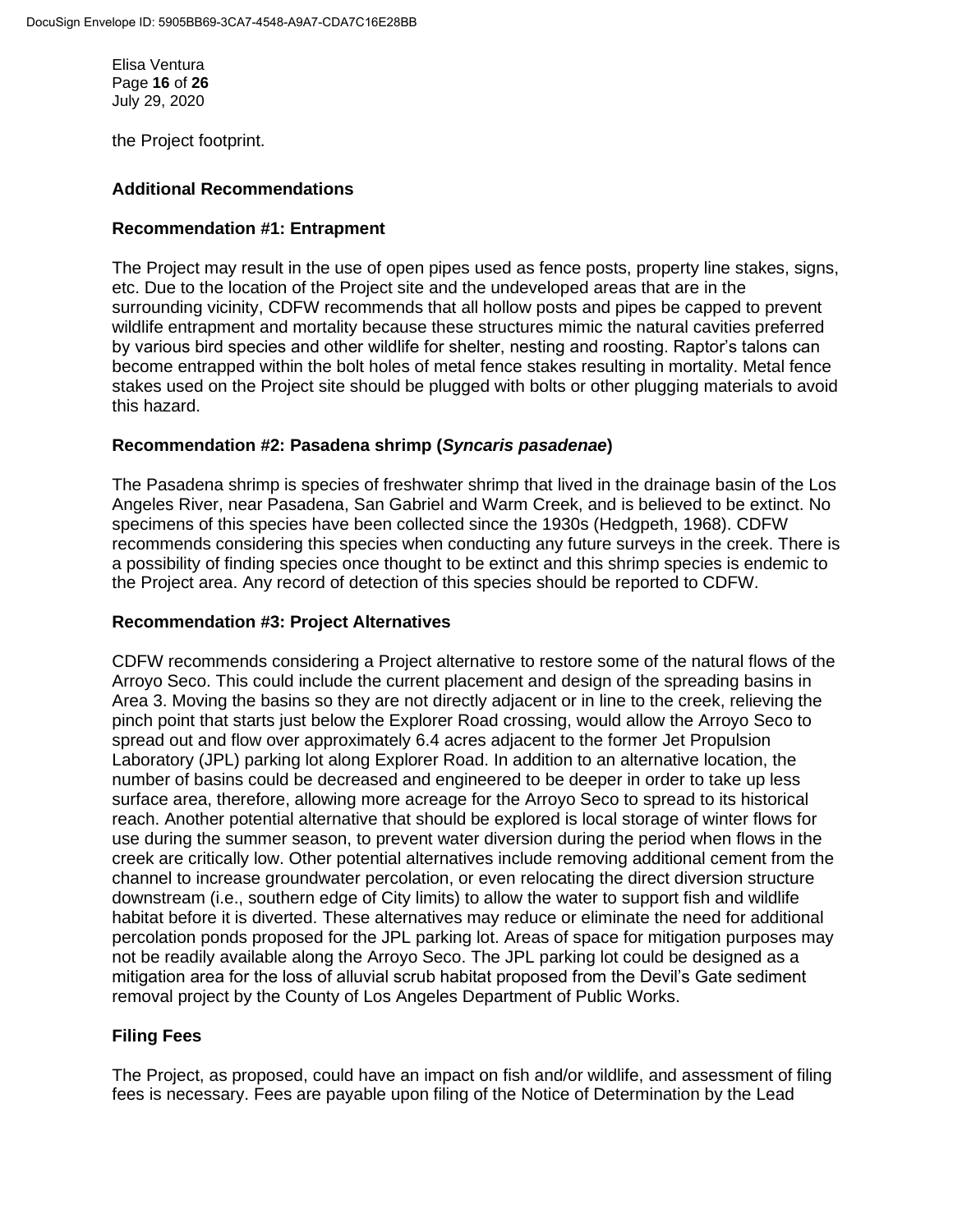Elisa Ventura Page **17** of **26** July 29, 2020

Agency and serve to help defray the cost of environmental review by CDFW. Payment of the fee is required for the underlying Project approval to be operative, vested, and final (Cal. Code Regs, tit. 14, § 753.5; Fish & G. Code, § 711.4; Pub. Resources Code, § 21089).

# **Conclusion**

We appreciate the opportunity to comment on the Project to assist the City in adequately analyzing and minimizing/mitigating impacts to biological resources. CDFW requests an opportunity to review and comment on any response that the City has to our comments and to receive notification of any forthcoming hearing date(s) for the Project. Questions regarding this letter and further coordination on these issues should be directed to Felicia Silva, Environmental Scientist, at [Felicia.Silva@wildlife.ca.gov](mailto:Felicia.Silva@wildlife.ca.gov) or (562) 430-0098.

Sincerely,

-DocuSigned by: Erinn Wilson-Olgin

-B6F58CFF24724F5 Erinn Wilson Environmental Program Manager I

ec: CDFW

Victoria Tang – Los Alamitos Karen Drewe – Los Alamitos Felicia Silva – Los Alamitos Andrew Valand – Los Alamitos Frederic Reiman – Los Alamitos Susan Howell – San Diego CEQA Program Coordinator - Sacramento

State Clearinghouse

# **References:**

- Gervais, J.A., Rosenberg, D.K., and Comrack, L.A. Burrowing Owl (*Athene cunicularia*). Shuford, W.D., and Gardali, T., editors. 2008. California Bird Species of Special Concern: A ranked assessment of species, subspecies, and distint populations of birds of immediate conservation concern in California. Studies of Western Birds 1. Western Field Ornithologists, Camarillo, California, and California Department of Fish and Game, Sacramento.
- Gustafson, K. D., Gagne, R. B., Vickers, T. W., Riley, S. P. D., Wilmers, C. C., Bleich, V. C., Ernest, H. B. (2018). Genetic source–sink dynamics among naturally structured and anthropogenically fragmented puma populations. Conservation Genetics, 20(2), 215–227.
- Hedgpeth, J. 1968. The atyid shrimp of the genus Syncaris in California. Internationale Revue der gesamten Hydrobiologie 53: 511-524.
- Miner, Karen L. & Stokes, Drew C. 2005. Bats in the South Coast Ecoregion: Status, Conservation Issues, and Research Needs. USDA Forest Service General Technical Report PSW-GTR-195.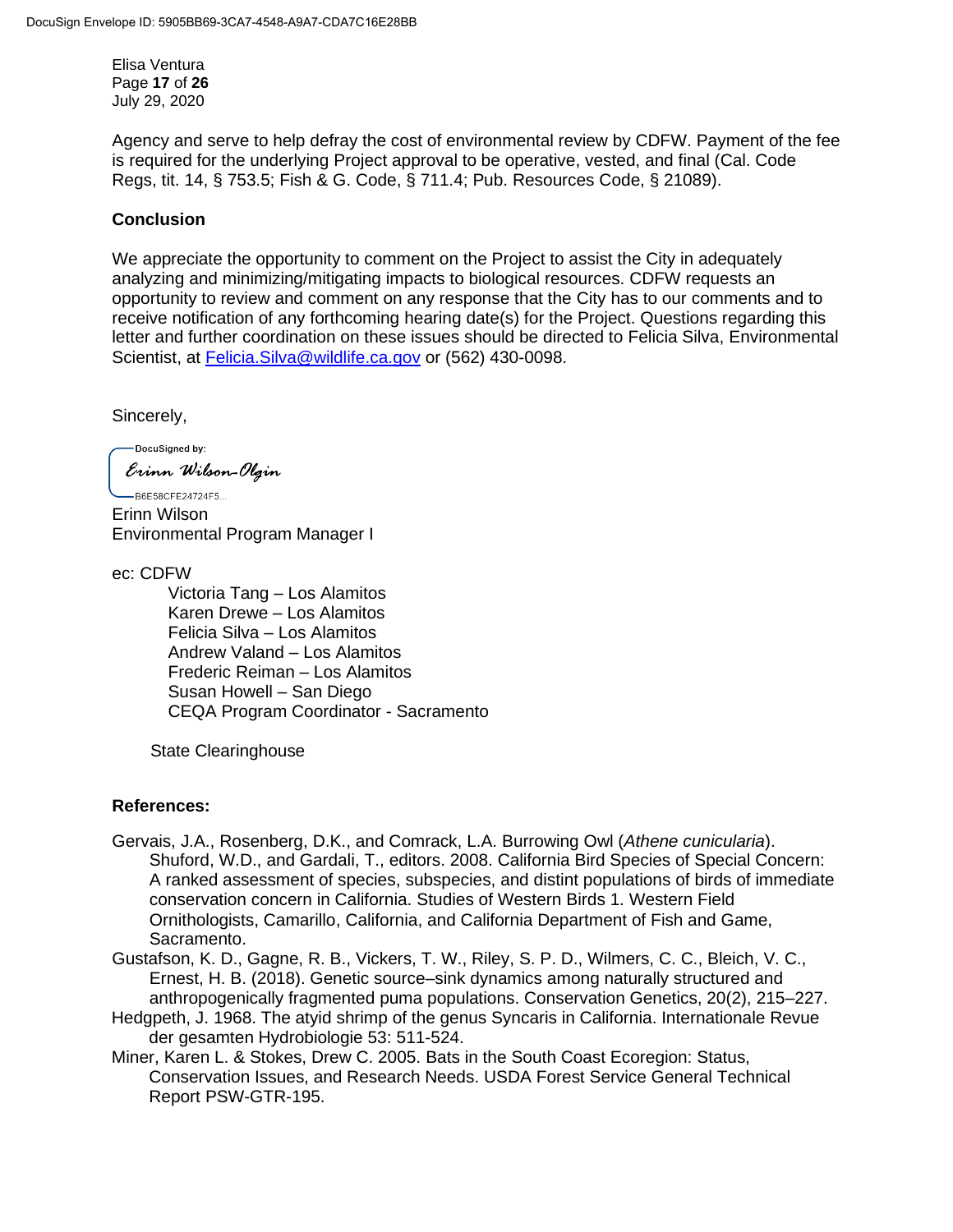Elisa Ventura Page **18** of **26** July 29, 2020

[f](https://www.fs.fed.us/psw/publications/documents/psw_gtr195/psw_gtr195_2_13_Miner.pdf)

[https://www.fs.fed.us/psw/publications/documents/psw\\_gtr195/psw\\_gtr195\\_2\\_13\\_Miner.pd](https://www.fs.fed.us/psw/publications/documents/psw_gtr195/psw_gtr195_2_13_Miner.pdf)

- Pierce, B.M and Bleich, V.C. 2003. Mountain Lion. Pages 744-757 in G.A. Feldhamer, B.C. Thompson, and J.A. Chapman, editors. Wild mammals of North America: biology, management, and conservation. Second edition. The Johns Hopkins University, Baltimore, Maryland, USA.
- Rood, S.B., Braatne, J.H., and Hughes, F.M.R. 2003. Ecophysiology of riparian cottonwoods: stream flow dependency, water relations and restoration. Tree Physiology 23:1113-1124
- Underwood, E.C., Hollander, A.D., Safford, H.D., Kim, J.B., Srivastava, L., and Drapek, R.J. 2019. The impacts of climate change on ecosystem services in southern California. Ecosystem Services 39: 101008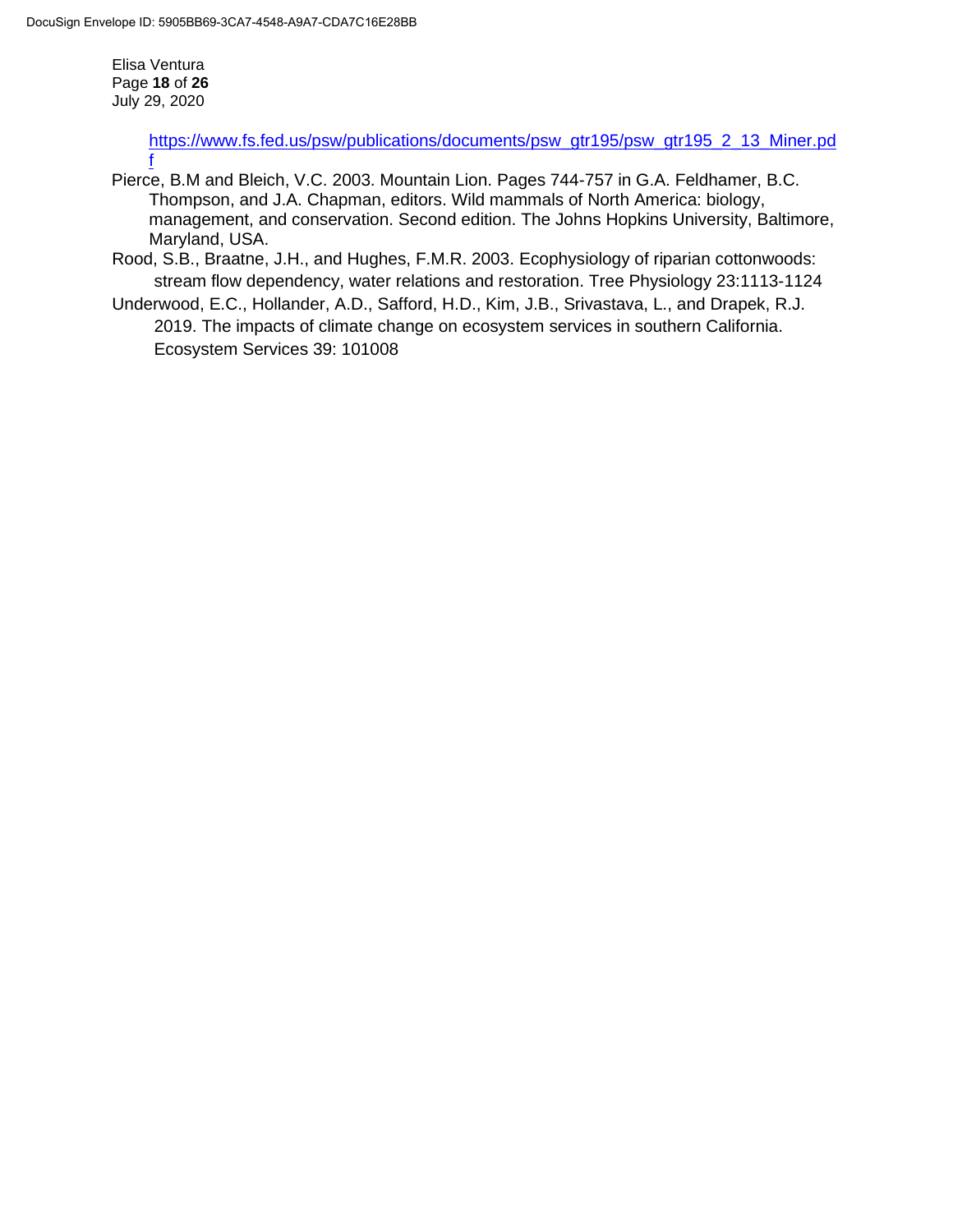State of California – Natural Resources Agency *GAVIN NEWSOM*, *Governor*



DEPARTMENT OF FISH AND WILDLIFE *CHARLTON H. BONHAM, Director* South Coast Region 3883 Ruffin Road San Diego, CA 92123 (858) 467-4201 [www.wildlife.ca.gov](http://www.wildlife.ca.gov/)



CDFW recommends the following language to be incorporated into a future environmental document for the Project.

| <b>Biological Resources</b>                  |                                                                                                                                                                                                                                                                                                                                                                                                                                                                                                                                                                                                                                           |                          |                                              |  |
|----------------------------------------------|-------------------------------------------------------------------------------------------------------------------------------------------------------------------------------------------------------------------------------------------------------------------------------------------------------------------------------------------------------------------------------------------------------------------------------------------------------------------------------------------------------------------------------------------------------------------------------------------------------------------------------------------|--------------------------|----------------------------------------------|--|
|                                              | <b>Mitigation Measure</b>                                                                                                                                                                                                                                                                                                                                                                                                                                                                                                                                                                                                                 | <b>Timing</b>            | <b>Responsible</b><br><b>Party</b>           |  |
| <b>MM-BIO-1-Diversion of</b><br><b>Flows</b> | Further analyze the changes in flow Seco with diversion in<br>the Arroyo Seco on a monthly basis in addition to the<br>analysis of wet, dry, and average precipitation. This analysis<br>should also include projected analysis in changes to<br>hydrogeomorphology of the Arroyo Seco system as a result<br>of climate change. This climate change analysis should<br>include potential changes in ecosystem services such as<br>water runoff, groundwater recharge, and biodiversity as well<br>and changes in sediment export within the system. This<br>analysis shall be included in the final environmental<br>document for review. | Prior to<br>Construction | City of Pasadena<br>Project Proponent        |  |
| <b>MM-BIO-2-Diversion of</b><br><b>Flows</b> | A post-project riparian impact monitoring shall be conducted<br>over a period of time that includes a wider range of expected<br>precipitation cycles (dry, average and wet) during which the<br>riparian vegetation response can be evaluated to represent a<br>more accurate response to reduced flows from the Project.<br>Monitoring of post-project conditions should include soil<br>moisture measurements at depths representative of root<br>zone accessibilities of selected target riparian plant species<br>in the monitoring areas.                                                                                           | Prior to<br>Construction | City of Pasadena<br><b>Project Proponent</b> |  |
| MM-BIO-3-Diversion of<br><b>Flows</b>        | Any LSA Agreement issued for the Project by CDFW may<br>include additional measures protective of streambeds on and<br>downstream of the Project. The LSA may include further<br>erosion and pollution control measures. To compensate for<br>any on-site and off-site impacts to riparian resources,                                                                                                                                                                                                                                                                                                                                     | Prior to<br>Construction | City of Pasadena<br><b>Project Proponent</b> |  |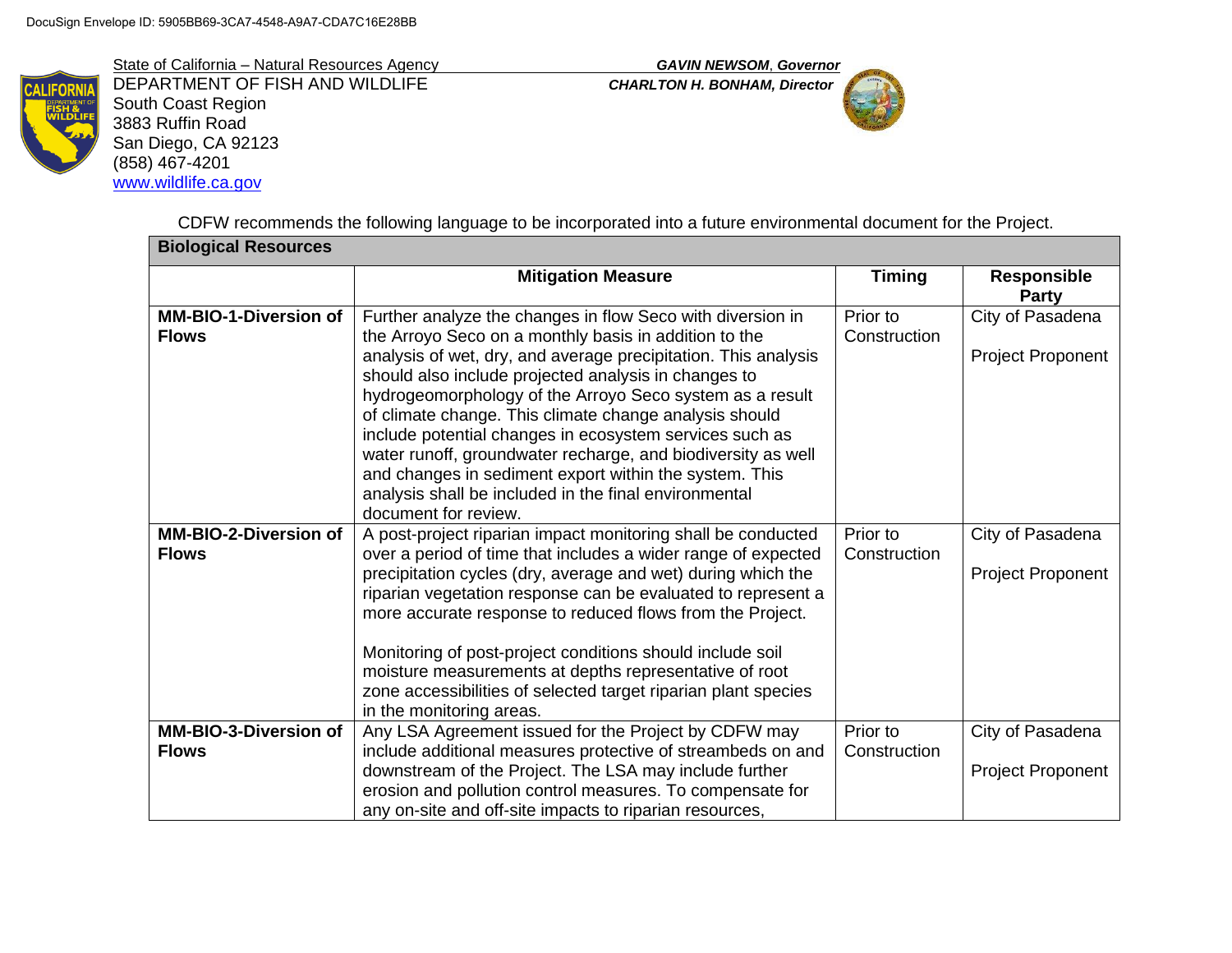Elisa Ventura Page **20** of **26** July 29, 2020

|                            | additional mitigation conditioned in any LSA may include the<br>following: avoidance of resources, on-site or off-site creation,<br>enhancement or restoration, and/or protection and |              |                          |
|----------------------------|---------------------------------------------------------------------------------------------------------------------------------------------------------------------------------------|--------------|--------------------------|
|                            | management of mitigation lands in perpetuity.                                                                                                                                         |              |                          |
| MM-BIO-4-Pre-              | Due to potentially suitable habitat within the Project site, prior                                                                                                                    | Prior to     | City of Pasadena         |
| <b>Construction Survey</b> | to vegetation removal and/or grading, qualified biologists                                                                                                                            | Construction |                          |
| and Relocation Plan        | familiar with the reptile/amphibian species behavior and life                                                                                                                         |              | <b>Project Proponent</b> |
|                            | history shall conduct specialized surveys to determine the                                                                                                                            |              |                          |
|                            | presence/absence of Species of Special Concern. Focused                                                                                                                               |              |                          |
|                            | surveys shall be conducted during active season/time of day                                                                                                                           |              |                          |
|                            | when each reptile/amphibian species are most likely to be                                                                                                                             |              |                          |
|                            | detected. Survey results, including negative findings, shall be                                                                                                                       |              |                          |
|                            | submitted to CDFW for review two weeks prior to initiation of<br>Project activities.                                                                                                  |              |                          |
| MM-BIO-5-Pre-              | Permanent impacts to occupied habitat and adjacent                                                                                                                                    | Prior to     | City of Pasadena         |
| <b>Construction Survey</b> | foraging habitat for special status species shall be offset by                                                                                                                        | Construction | <b>Project Proponent</b> |
| and Relocation Plan        | setting aside replacement habitat to be protected in                                                                                                                                  |              |                          |
|                            | perpetuity under a conservation easement dedicated to a                                                                                                                               |              |                          |
|                            | local land conservancy or other appropriate entity, that shall                                                                                                                        |              |                          |
|                            | include an appropriate non-wasting endowment to provide for                                                                                                                           |              |                          |
|                            | the long-term management of mitigation lands. CDFW                                                                                                                                    |              |                          |
|                            | recommends that the City require the conservation easement                                                                                                                            |              |                          |
|                            | be a part of the Pre-Construction and Relocation Plan to be                                                                                                                           |              |                          |
|                            | submitted to CDFW for review and comment prior to Project                                                                                                                             |              |                          |
|                            | implementation.                                                                                                                                                                       |              |                          |
| MM-BIO-6-Pre-              | For proposed preservation and/or restoration, the final                                                                                                                               | Prior to     | City of Pasadena         |
| <b>Construction Survey</b> | environmental document shall include measures to protect                                                                                                                              | Construction | <b>Project Proponent</b> |
| and Relocation Plan        | the targeted habitat values in perpetuity from direct and                                                                                                                             |              |                          |
|                            | indirect negative impacts. The objective shall be to offset the                                                                                                                       |              |                          |
|                            | Project-induced qualitative and quantitative losses of wildlife                                                                                                                       |              |                          |
|                            | habitat values. Issues that shall be addressed include, but                                                                                                                           |              |                          |
|                            | are not limited to, restrictions on access, proposed land                                                                                                                             |              |                          |
|                            | dedications, monitoring and management programs, control                                                                                                                              |              |                          |
|                            | of illegal dumping, water pollution, and increased human                                                                                                                              |              |                          |
|                            | intrusion. An appropriate non-wasting endowment shall be                                                                                                                              |              |                          |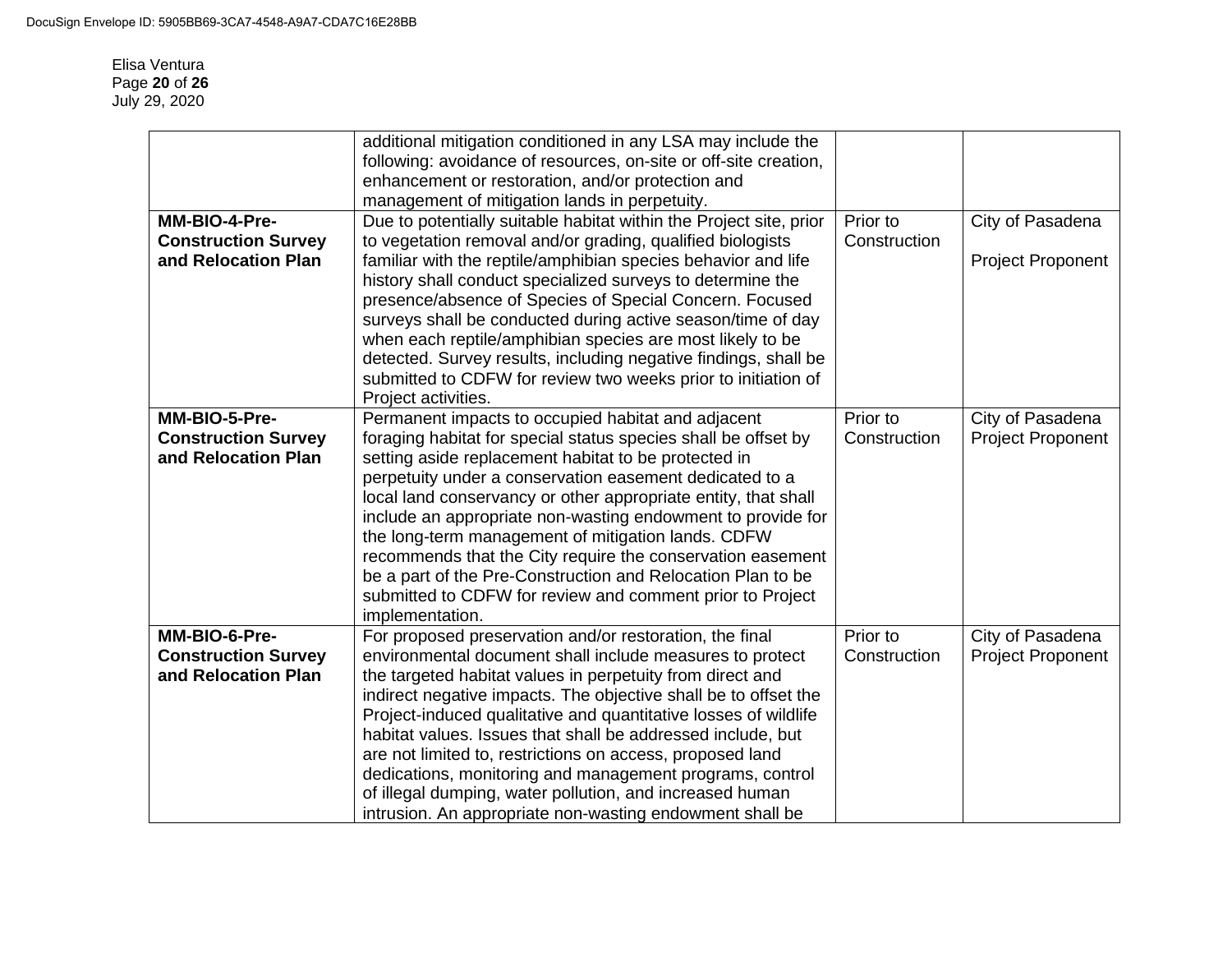Elisa Ventura Page **21** of **26** July 29, 2020

|                                                                                 | provided for the long-term monitoring and management of<br>mitigation lands. Mitigation shall occur at a state-approved<br>bank or via an entity that has been approved to hold and<br>manage mitigation lands pursuant to Assembly Bill 1094<br>(2012), which amended Government Code sections 65965-<br>65968. Under Government Code section 65967(c), the City<br>must exercise due diligence in reviewing the qualifications of<br>a governmental entity, special district, or nonprofit<br>organization to effectively manage and steward land, water,<br>or natural resources on mitigation lands it approves.                                                                                                                                                                                                                                                                                                  |                          |                                              |
|---------------------------------------------------------------------------------|-----------------------------------------------------------------------------------------------------------------------------------------------------------------------------------------------------------------------------------------------------------------------------------------------------------------------------------------------------------------------------------------------------------------------------------------------------------------------------------------------------------------------------------------------------------------------------------------------------------------------------------------------------------------------------------------------------------------------------------------------------------------------------------------------------------------------------------------------------------------------------------------------------------------------|--------------------------|----------------------------------------------|
| <b>MM-BIO-7-Impacts to</b><br><b>Sensitive Vegetation</b>                       | CDFW primarily recommends avoidance of sensitive<br>vegetation communities as the most effective mitigation for                                                                                                                                                                                                                                                                                                                                                                                                                                                                                                                                                                                                                                                                                                                                                                                                       | Prior to<br>Construction | City of Pasadena<br><b>Project Proponent</b> |
| <b>Communities</b>                                                              | protection and preservation for these communities.                                                                                                                                                                                                                                                                                                                                                                                                                                                                                                                                                                                                                                                                                                                                                                                                                                                                    |                          |                                              |
| <b>MM-BIO-8-Impacts to</b><br><b>Sensitive Vegetation</b><br><b>Communities</b> | CDFW recommends the DEIR include defined mitigation<br>measures for adverse project-related impacts to sensitive<br>plants. Mitigation measures shall emphasize avoidance and<br>reduction of project impacts. For any impacts that have been<br>adequately demonstrated to be unavoidable, CDFW<br>recommends that the City shall require a scientifically<br>rigorous monitoring and management program as part of the<br>Project's CEQA Mitigation, Monitoring, and Reporting<br>program (MMRP) that would include adaptive management<br>strategies (Public Resources Code 21081.6 and CEQA<br>Guidelines Section 15097). If on-site mitigation is not feasible<br>or would not be biologically viable and therefore not<br>adequately mitigate the loss of biological functions and<br>values, off-site mitigation through occupied habitat<br>acquisition and preservation in perpetuity may be<br>appropriate. | Prior to<br>Construction | City of Pasadena<br><b>Project Proponent</b> |
| <b>MM-BIO-9-Impacts to</b><br><b>Sensitive Vegetation</b>                       | If avoidance is not possible, impacts to the white alder-<br>California sycamore woodland association and California                                                                                                                                                                                                                                                                                                                                                                                                                                                                                                                                                                                                                                                                                                                                                                                                  | During<br>Construction   | City of Pasadena                             |
| <b>Communities</b>                                                              | sycamore woodland alliance shall be mitigated through<br>habitat restoration or conservation. All<br>revegetation/restoration areas that will serve as mitigation                                                                                                                                                                                                                                                                                                                                                                                                                                                                                                                                                                                                                                                                                                                                                     |                          | <b>Project Proponent</b>                     |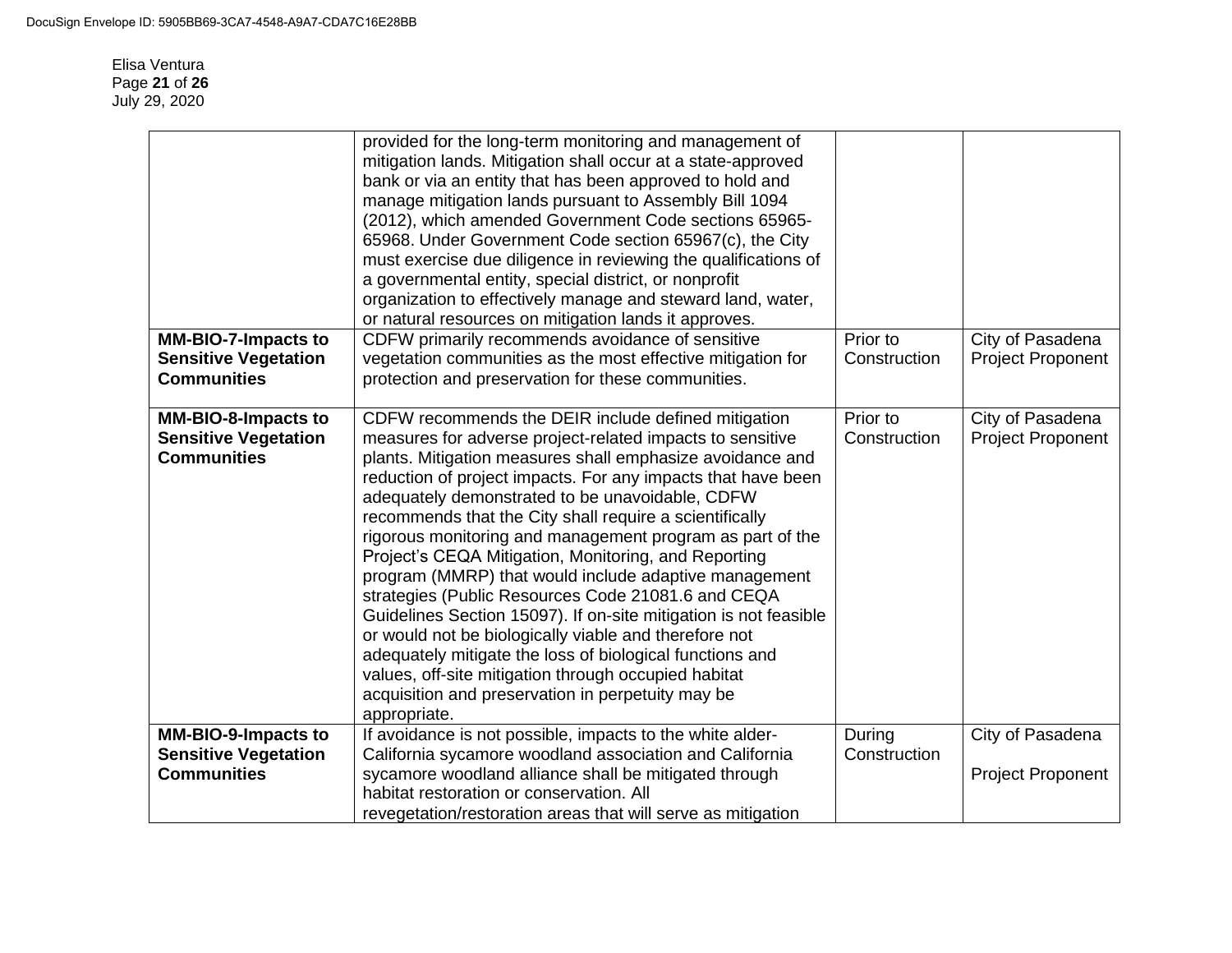Elisa Ventura Page **22** of **26** July 29, 2020

|                             | shall include preparation of a separate restoration plan, to be    |              |                          |
|-----------------------------|--------------------------------------------------------------------|--------------|--------------------------|
|                             | approved by USFWS and CDFW prior to any ground                     |              |                          |
|                             | disturbance. The restoration plan shall include restoration        |              |                          |
|                             | and monitoring methods; annual success criteria;                   |              |                          |
|                             | contingency actions shall success criteria not be met; long-       |              |                          |
|                             | term management and maintenance goals; and, a funding              |              |                          |
|                             | mechanism to assure for in perpetuity management and               |              |                          |
|                             | reporting. Areas proposed as mitigation shall have a               |              |                          |
|                             | recorded conservation easement and be dedicated to an              |              |                          |
|                             | entity that has been approved to hold/manage lands (AB             |              |                          |
|                             | 1094; Government Code, §§ 65965-65968).                            |              |                          |
| <b>MM-BIO-10-Biological</b> | CDFW recommends a biological monitor, one that is familiar         | Prior to     | City of Pasadena         |
| <b>Monitoring and</b>       | with the CESA/ESA-listed species with potential to be found        | Construction |                          |
| <b>Impacts to Special</b>   | in the Project area, be on-site for the duration of the ground     |              | <b>Project Proponent</b> |
| <b>Status Species</b>       | disturbing activities and three times a week for the duration      |              |                          |
|                             | of the Project.                                                    |              |                          |
| <b>MM-BIO-11-Biological</b> | If Project-related construction or activity during the life of the | Prior to     | City of Pasadena         |
| <b>Monitoring and</b>       | Project will result in take of a species designated as             | Construction |                          |
| <b>Impacts to Special</b>   | endangered or threatened, or a candidate for listing under         |              | Project Proponent        |
| <b>Status Species</b>       | CESA, CDFW recommends that the City seek appropriate               |              |                          |
|                             | take authorization under CESA prior to implementing the            |              |                          |
|                             | Program. Appropriate authorization from CDFW may include           |              |                          |
|                             | an Incidental Take Permit (ITP) or a consistency                   |              |                          |
|                             |                                                                    |              |                          |
|                             | determination in certain circumstances, among other options        |              |                          |
|                             | [Fish & G. Code, §§ 2080.1, 2081, subds. (b) and (c)]. Early       |              |                          |
|                             | consultation is encouraged, as significant modification to the     |              |                          |
|                             | Project and mitigation measures may be required in order to        |              |                          |
|                             | obtain a CESA Permit. Revisions to the Fish and Game               |              |                          |
|                             | Code, effective January 1998, may require that CDFW issue          |              |                          |
|                             | a separate CEQA document for the issuance of an ITP                |              |                          |
|                             | unless the Project CEQA document addresses all Project             |              |                          |
|                             | impacts to CESA-listed species and specifies a mitigation          |              |                          |
|                             | monitoring and reporting program that will meet the                |              |                          |
|                             | requirements of an ITP. For these reasons, biological              |              |                          |
|                             | mitigation monitoring and reporting proposals shall be of          |              |                          |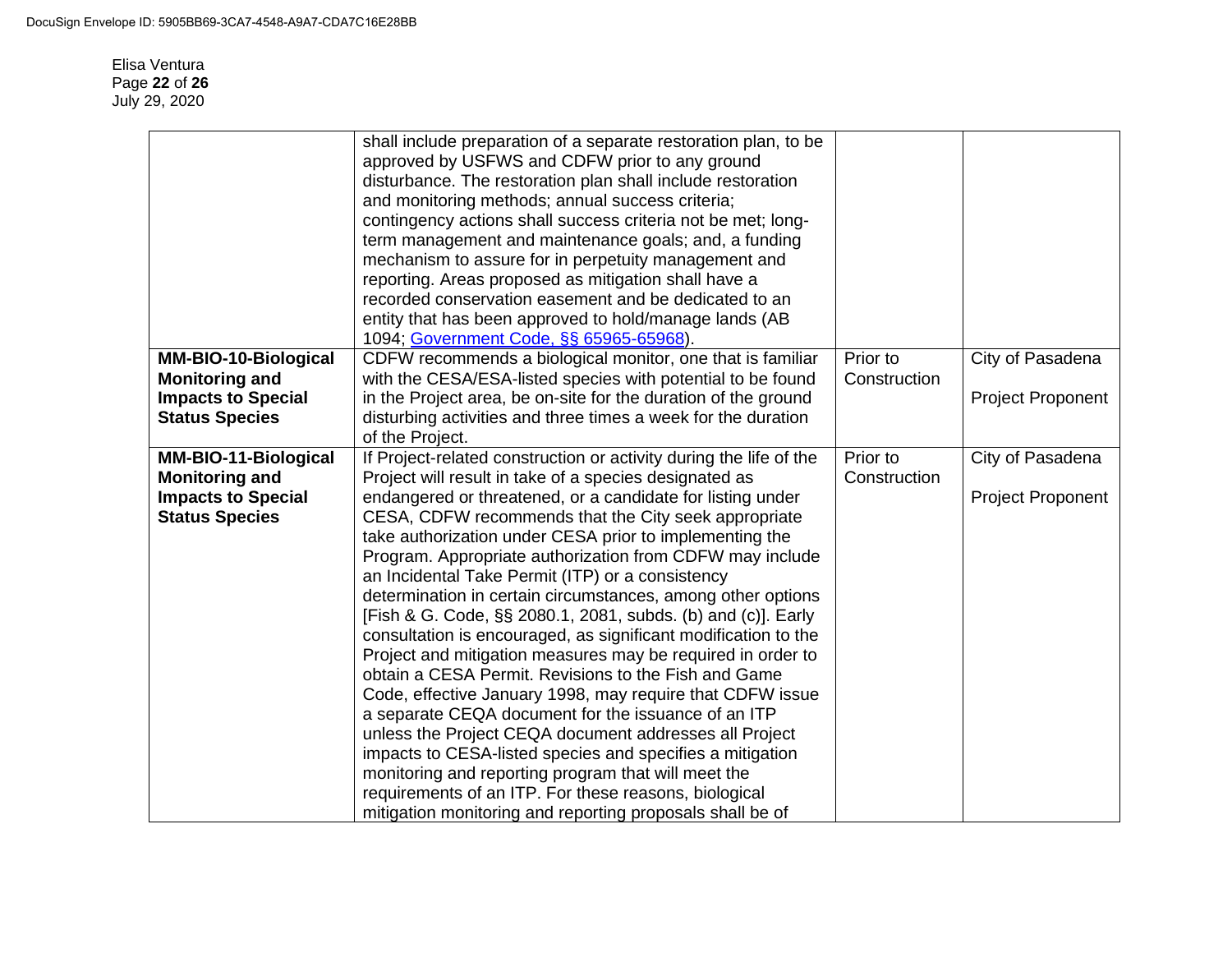#### Elisa Ventura Page **23** of **26** July 29, 2020

|                                                                                                            | sufficient detail and resolution to satisfy the requirements for<br>a CESA ITP.                                                                                                                                                                                                                                                                                                                                                                                                                                                                                                                                                                                                                                                                                                                   |                          |                                              |
|------------------------------------------------------------------------------------------------------------|---------------------------------------------------------------------------------------------------------------------------------------------------------------------------------------------------------------------------------------------------------------------------------------------------------------------------------------------------------------------------------------------------------------------------------------------------------------------------------------------------------------------------------------------------------------------------------------------------------------------------------------------------------------------------------------------------------------------------------------------------------------------------------------------------|--------------------------|----------------------------------------------|
| <b>MM-BIO-12-Biological</b><br><b>Monitoring and</b><br><b>Impacts to Special</b><br><b>Status Species</b> | To protect nesting birds that may occur on site or adjacent to<br>the Project boundary, no construction activities shall occur<br>from February 15 (January 1 for raptors) through August 31.<br>CDFW recommends a 0.5 mile, if feasible, around active<br>CESA/ESA-listed bird nests. These buffers should be<br>increased by the biologist if needed to protect the nesting<br>birds.                                                                                                                                                                                                                                                                                                                                                                                                           | Prior to<br>Construction | City of Pasadena<br><b>Project Proponent</b> |
| MM-BIO-13-Bat<br><b>Species</b>                                                                            | Bat surveys shall be conducted by a qualified bat specialist<br>to determine baseline conditions within the Project and within<br>a 500-foot buffer. In addition, an analysis of the potential<br>significant effects of the proposed Project on the species<br>(CEQA Guidelines §15125). The use of acoustic recognition<br>technology shall be utilized to maximize detection of bat<br>species to minimize impacts to sensitive bat species. If<br>certain species are detected, MM-BIO-3 in the DEIR shall<br>include species specific measures, such as avoiding the area<br>during roosting season/time of day when each bat species<br>are most likely to be present.                                                                                                                      | Prior to<br>Construction | City of Pasadena<br><b>Project Proponent</b> |
| <b>MM-BIO-14-Impacts to</b><br><b>Burrowing Owls</b>                                                       | The Project shall adhere to CDFW's March 7, 2012, Staff<br>Report on Burrowing Owl Mitigation as referenced in the<br>MND. All survey efforts shall be conducted prior to any<br>project activities that could result in habitat disturbance to<br>soil, vegetation or other sheltering habitat for burrowing owl.<br>In California, the burrowing owl breeding season extends<br>from 1 February to 31 August with some variances by<br>geographic location and climatic conditions. Survey protocol<br>for breeding season owl surveys states to conduct four<br>survey visits: 1) at least one site visit between 15 February<br>and 15 April, and 2) a minimum of three survey visits, at least<br>three weeks apart, between 15 April and 15 July, with at<br>least one visit after 15 June. | Prior to<br>Construction | City of Pasadena<br><b>Project Proponent</b> |
| <b>MM-BIO-15-Impacts to</b><br><b>Burrowing Owls</b>                                                       | Permanent impacts to occupied owl burrows and adjacent<br>foraging habitat shall be offset by setting aside replacement                                                                                                                                                                                                                                                                                                                                                                                                                                                                                                                                                                                                                                                                           | Prior to<br>Construction | City of Pasadena<br><b>Project Proponent</b> |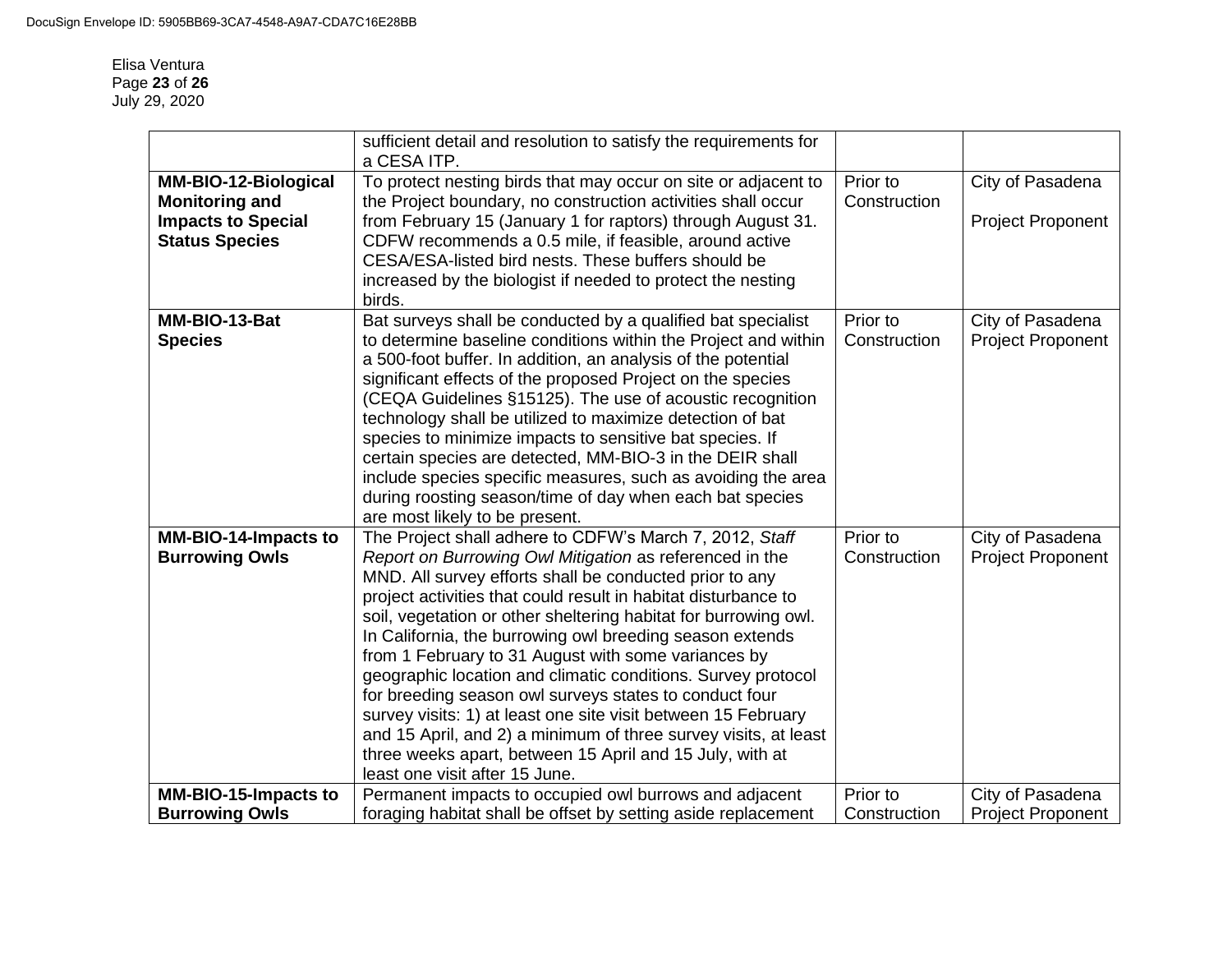Elisa Ventura Page **24** of **26** July 29, 2020

|                                   | habitat to be protected in perpetuity under a conservation<br>easement dedicated to a local land conservancy or other<br>appropriate entity, that shall include an appropriate non-<br>wasting endowment to provide for the long-term<br>management of mitigation lands. The City shall require a                                                                                                                                                                                                                                                                                                                                                                                                                                                                                                                                                                                              |                          |                                              |
|-----------------------------------|------------------------------------------------------------------------------------------------------------------------------------------------------------------------------------------------------------------------------------------------------------------------------------------------------------------------------------------------------------------------------------------------------------------------------------------------------------------------------------------------------------------------------------------------------------------------------------------------------------------------------------------------------------------------------------------------------------------------------------------------------------------------------------------------------------------------------------------------------------------------------------------------|--------------------------|----------------------------------------------|
|                                   | burrowing owl mitigation plan be submitted to CDFW for                                                                                                                                                                                                                                                                                                                                                                                                                                                                                                                                                                                                                                                                                                                                                                                                                                         |                          |                                              |
|                                   | review and comment prior to Project implementation.                                                                                                                                                                                                                                                                                                                                                                                                                                                                                                                                                                                                                                                                                                                                                                                                                                            |                          |                                              |
| <b>MM-BIO-16-Impacts to</b>       | Project use of rodenticides that could result in direct or                                                                                                                                                                                                                                                                                                                                                                                                                                                                                                                                                                                                                                                                                                                                                                                                                                     | Prior to                 | City of Pasadena                             |
| <b>Burrowing Owls</b>             | secondary poisoning to burrowing owl shall be avoided.                                                                                                                                                                                                                                                                                                                                                                                                                                                                                                                                                                                                                                                                                                                                                                                                                                         | Construction             | <b>Project Proponent</b>                     |
| <b>MM-BIO-17-Mountain</b><br>Lion | Due to potential habitat within the Project site, within one<br>year prior to Project activities, a qualified biologist familiar<br>with the mountain lion species behavior and life history<br>should conduct surveys in areas that may provide possible<br>habitat for mountain lion to determine the potential<br>presence/absence of the species. Surveys should be<br>conducted when the species is most likely to be detected,<br>during crepuscular periods at dawn and dusk (Pierce and<br>Bleich 2003). Survey results including negative findings<br>should be submitted to CDFW prior to initiation of project<br>activities.                                                                                                                                                                                                                                                       | Prior to<br>Construction | City of Pasadena<br><b>Project Proponent</b> |
| <b>MM-BIO-18-Mountain</b><br>Lion | Two weeks prior to construction activities and during<br>construction, a qualified biologist shall conduct a survey for<br>mountain lion natal dens. The survey area shall include the<br>construction footprint and the area within 2,000 feet (or the<br>limits of the property line) of the Project disturbance<br>boundaries. Should an active natal den be located, the<br>applicant shall cease work within 2000 feet and inform<br>CDFW with 24 hours. No construction activities shall occur in<br>the 2000-foot buffer until a qualified biologist in consultation<br>with CDFW establishes an appropriate setback from the den<br>that would not adversely affect the successful rearing of the<br>cubs. No construction activities or human intrusion shall<br>occur within the established setback until the cubs have been<br>successfully reared or the cats have left the area. | Prior to<br>Construction | City of Pasadena<br><b>Project Proponent</b> |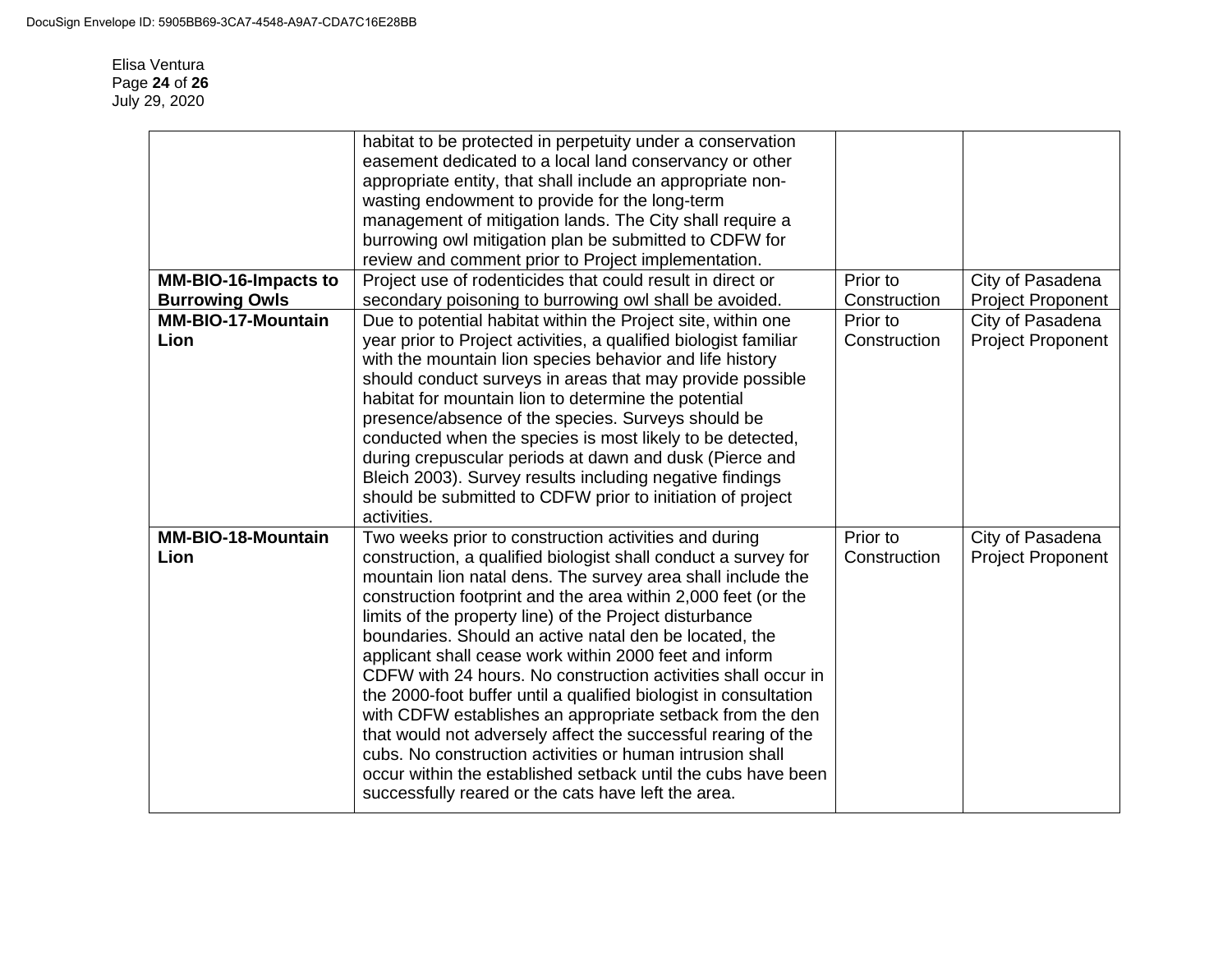| MM-BIO-19-Fish<br><b>Survey</b> | Surveys, such as underwater or electrofishing, shall be<br>conducted as described in the California Salmonid Stream<br><b>Habitat Restoration Manual,</b><br>https://nrm.dfg.ca.gov/FileHandler.ashx?DocumentID=22654.<br>Surveys shall be conducted in the same survey area as the<br>previous fish survey. All results, including negative results<br>shall be reported to CDFW and included in the final<br>environmental document.                                                                                                                                                                                                                                                                                                                                                                                                                                                                                            | Prior to<br>Construction | City of Pasadena<br><b>Project Proponent</b> |
|---------------------------------|-----------------------------------------------------------------------------------------------------------------------------------------------------------------------------------------------------------------------------------------------------------------------------------------------------------------------------------------------------------------------------------------------------------------------------------------------------------------------------------------------------------------------------------------------------------------------------------------------------------------------------------------------------------------------------------------------------------------------------------------------------------------------------------------------------------------------------------------------------------------------------------------------------------------------------------|--------------------------|----------------------------------------------|
| MM-BIO-20-Tree<br>Removal       | To reduce impacts to less than significant, the final<br>environmental document shall describe an infectious tree<br>disease management plan and how it will be implemented in<br>order to avoid significant impacts under CEQA. All trees<br>identified for removal resulting from the Project shall be<br>inspected for contagious tree diseases including but not<br>limited to: thousand canker fungus (Geosmithia morbida),<br>see http://www.thousandcankers.com/; Polyphagous Shot<br>Hole Borer (Euwallacea spp.), see<br>http://eskalenlab.ucr.edu/avocado.html); and goldspotted oak<br>borer (Agrilus auroguttatus), see<br>http://ipm.ucanr.edu/PMG/PESTNOTES/pn74163.html. To<br>avoid the spread of infectious tree diseases, diseased trees<br>shall not be transported from the Project site without first<br>being treated using best available management practices<br>relevant for each tree disease observed. | Prior to<br>Construction | City of Pasadena<br><b>Project Proponent</b> |
| MM-BIO-21-Wildlife              | CDFW recommends that any activity that could result in the                                                                                                                                                                                                                                                                                                                                                                                                                                                                                                                                                                                                                                                                                                                                                                                                                                                                        | Prior to                 | City of Pasadena                             |
| <b>Movement Corridor</b>        | reduction, fragmentation, or other degradation of habitat<br>value within the habitat core be considered under CEQA.<br>CDFW further recommends that any proposed unavoidable<br>impacts to the habitat core within the City's CEQA purview<br>be subject to conditions that will further verify wildlife<br>movement and other habitat values. Habitat use and impact<br>assessments should be informed by efforts to further<br>document wildlife movement through the habitat core using<br>techniques such as, but not limited to, camera and tracking<br>stations and radio telemetry conducted over at least a two-                                                                                                                                                                                                                                                                                                         | Construction             | <b>Project Proponent</b>                     |